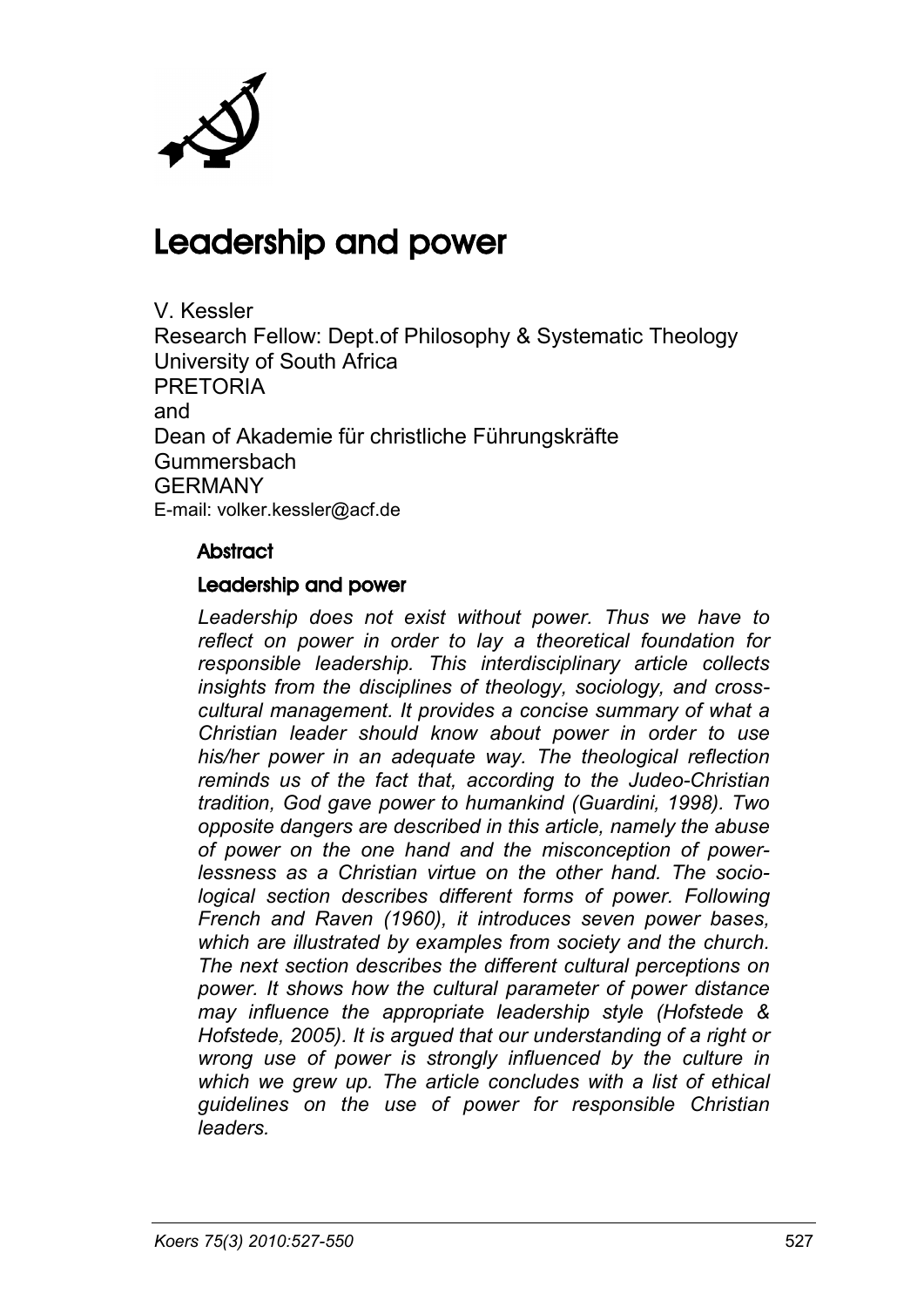#### **Opsomming**

#### Leierskap en mag

*Leierskap sonder mag bestaan nie. Daarom moet ons op mag reflekteer om sodoende 'n teoretiese grondslag vir verantwoordelike leierskap te lê. Hierdie interdissiplinêre artikel weerspieël insigte vanuit die vakgebiede van teologie, sosiologie en multikulturele bestuur. Dit verskaf 'n bondige opsomming van dít wat 'n Christenleier behoort te weet oor mag om daardeur sy/haar mag toepaslik te kan gebruik. Die teologiese refleksie herinner aan die feit dat, volgens die Judeo-Christelike tradisie, God mag aan die mensdom gegee het (Guardini, 1998). Twee teenstrydige gevare word in hierdie artikel bespreek, naamlik die misbruik van mag aan die een kant, en aan die ander kant die wanpersepsie van magteloosheid as 'n Christelike deug. Die sosiologiese gedeelte beskryf verskillende vorms van mag. Deur Franch en Raven (1960) na te volg, word sewe magsbasisse voorgestel wat met voorbeelde uit die gemeenskap en die kerk toegelig word. Die daaropvolgende gedeelte beskryf die verskillende kulturele persepsies van mag. Dit toon hoe die kulturele parameter van magsafstand die toepaslike leierskapstyl kan beïnvloed (Hofstede & Hofstede, 2005). Dit word gekonstateer dat 'n mens se begrip van die korrekte of verkeerde gebruik van mag sterk beïnvloed word deur die kultuur waarin ons grootgeword het. Die artikel eindig met 'n lys etiese riglyne oor die gebruik van mag deur verantwoordelike Christenleiers.*

# 1. Introduction

My hypothesis is that leadership does not exist without power as understood in a broad sense (see below). Thus, we have to reflect on power in order to lay a theoretical foundation of responsible leadership. This article attempts to discuss different facets of the phenomenon of power. The aim is to give a concise summary of what a Christian leader should know about power in order to use his/her power in an appropriate way.

The approach of this article is interdisciplinary. Researchers from different academic disciplines have investigated the phenomenon of power. Often, these discussions are focused within one discipline: theologians quote other theologians and sociologists quote other sociologists. However, in both disciplines the intercultural aspects are often neglected. By combining insights from different disciplines, this article wants to contribute to a more holistic understanding of the phenomenon of power. This will enable us to derive ethical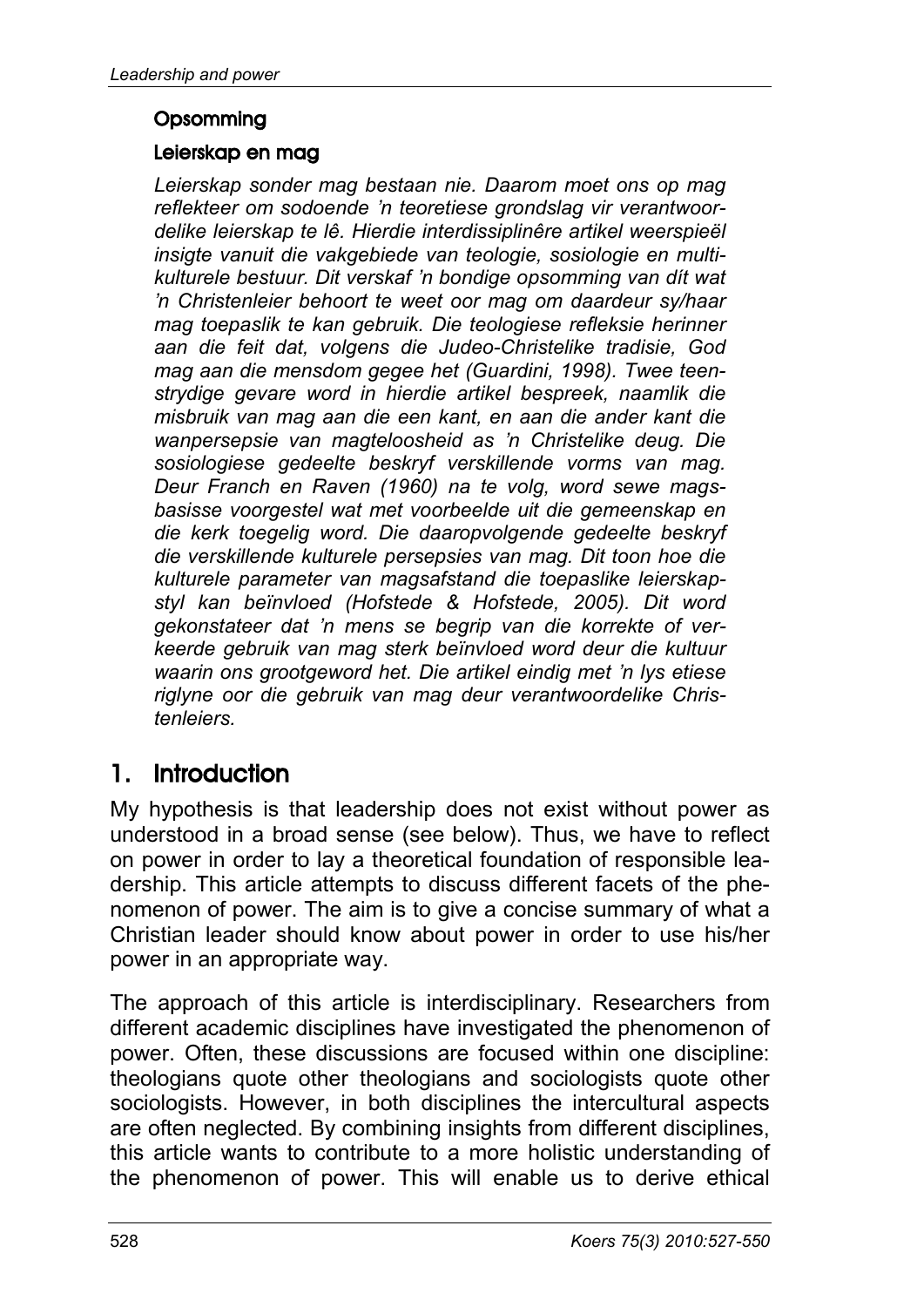guidelines for responsible leadership from these insights, which is also the aim of this article. Since different academic disciplines contribute to the understanding of the phenomenon of power, we will consult these disciplines in order to obtain a theoretical basis for responsible leadership. Key aspects of the investigation of responsible leadership include: What is power? (Philosophical reflections, section 2); What does the Judeo-Christian worldview teach about the origin and the use of power? (Theology, section 3); How can power be exercised? (Sociology, section 4); and How is power perceived in different cultures? (Cross-cultural management theory, section 5).

### 1.1 Personal motivation

One cannot lead without power. This insight was not always evident to the author. Born in 1962, my German school education was influenced by the so-called "'68-movement" which was very antiauthority. I was, therefore, strongly sceptical about hierarchy and formal power. In a somewhat naïve understanding of servantleadership (Greenleaf, 1977), I used to give talks titled "Leading without power". It took me some time to understand the following three facts about power:

- Power is more than formal power
- Power is not bad in itself
- One cannot lead without power

Being a theologian I will especially consult the Judeo-Christian tradition. As a practical theologian I am eager to learn from the social sciences and cultural anthropology. As a protestant theologian I regard the Bible as the highest authority concerning ethical questions.

# 2. Defining leadership and power

There is a great deal of debate about the correct definition of leadership. Neuberger (2002:12-15) lists 39 different definitions from the German literature alone – and even this list is not complete. In this article I use the word *leader* in a very broad, pragmatic sense inspired by Greenleaf (1977:15; 1998:31):**1** *A leader is a person whom other persons follow*; i.e. a person who dares to say "I will go,

<sup>1</sup> Cf. Greenleaf's statement: "The only test of leadership is that somebody follows – *voluntarily*" (Greenleaf, 1998:31). I omit the criterion "voluntarily", because I regard formal power as a legitimate form of power in certain contexts.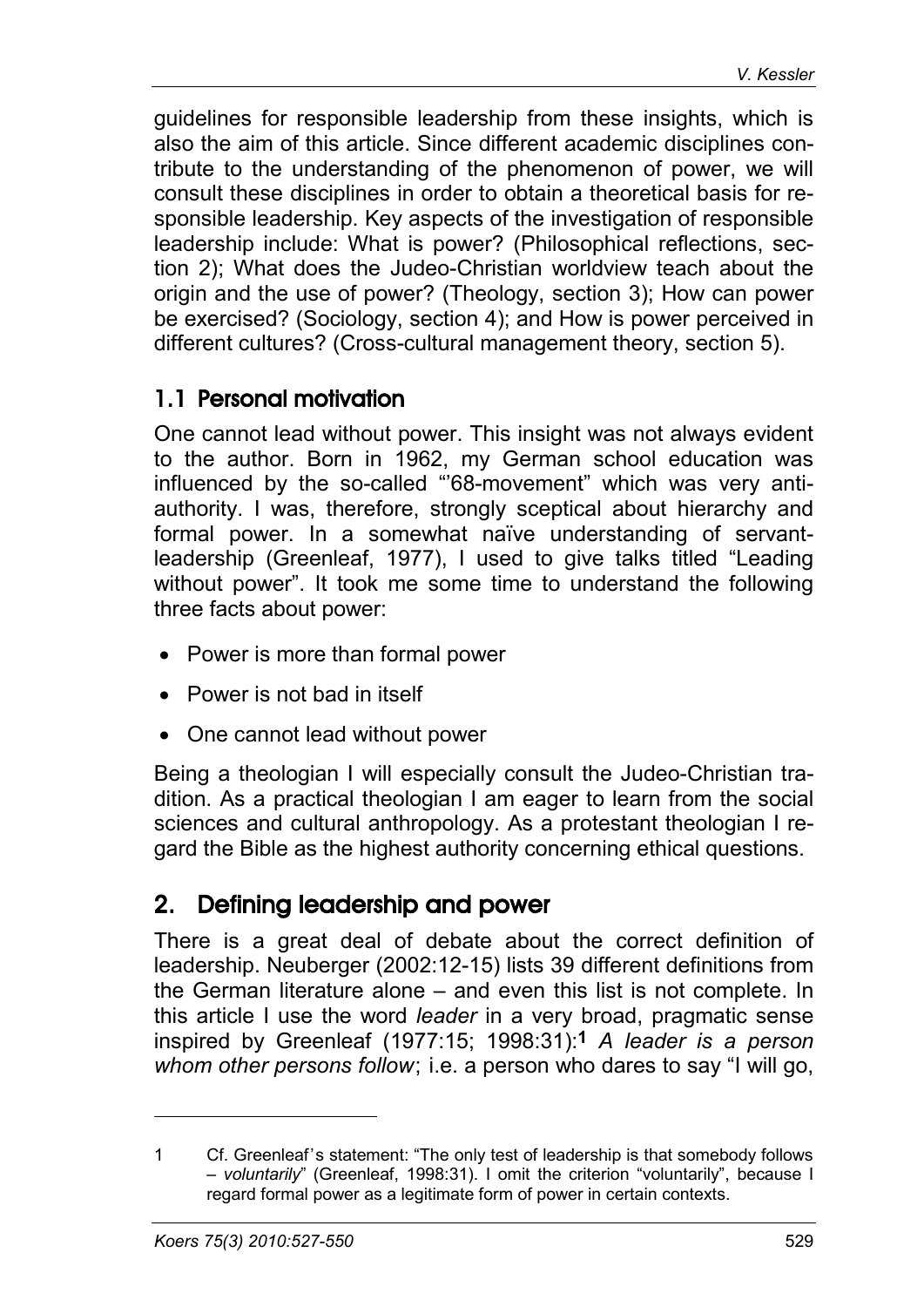come with me" and where people follow this call. A leader in this sense might be a boss in a typical workplace hierarchy, a leader within an organisation of volunteers, a teacher at a university, a speaker or an author who has influenced people through his/her ideas, et cetera.

By using the term *Christian leadership* I refer to two different groups. Firstly, I refer to leaders in a specific Christian context like a church congregation or a Christian non-governmental organisation (NGO). Secondly, I refer to leaders who work in a secular environment like the business world or the government, but who want to lead their staff/followers according to their Christian worldviews and ethical standards, whether or not these followers share the Christian worldview of the leaders.

Of course, the literature on power is marked by a deep disagreement over the basic definition of power (cf. Luhmann, 1969; Habermas, 2006; Lukes, 1986; or Zaaiman, 2007 for detailed discussion of various definitions). Instead of offering a new definition I will refer to four classical definitions, because these are widely accepted and they cover the most essential aspects. My starting point is three classical monographs on power. These famous monographs were written in the context of the two World Wars, perhaps because during times of war the human experience of power and powerlessness is very intense. Firstly, consider the German sociologist Max Weber (1864-1920) and his volume *Economy and society*, published posthumously in 1921, which is still "widely considered the most important single work in sociology" (Camic *et al.*, 2005:back page). Weber's definition of power has often been quoted:

By power is meant every opportunity/possibility existing within a social relationship, which permits one to carry out one's own will, even against resistance, and regardless of the basis on which the opportunity rests. (Weber, 1980:28; translation – VK.)**2**

In 1938, in anticipation of the next World War, the British mathematician and philosopher Bertrand Russell (1872-1970), wrote a book on power in which, among other things, he analysed the power

-

<sup>2</sup> "Macht bedeutet jede Chance, innerhalb einer sozialen Beziehung den eigenen Willen auch gegen Widerstreben durchzusetzen, gleichviel worauf diese Chance beruht." (Weber, 1980:28.)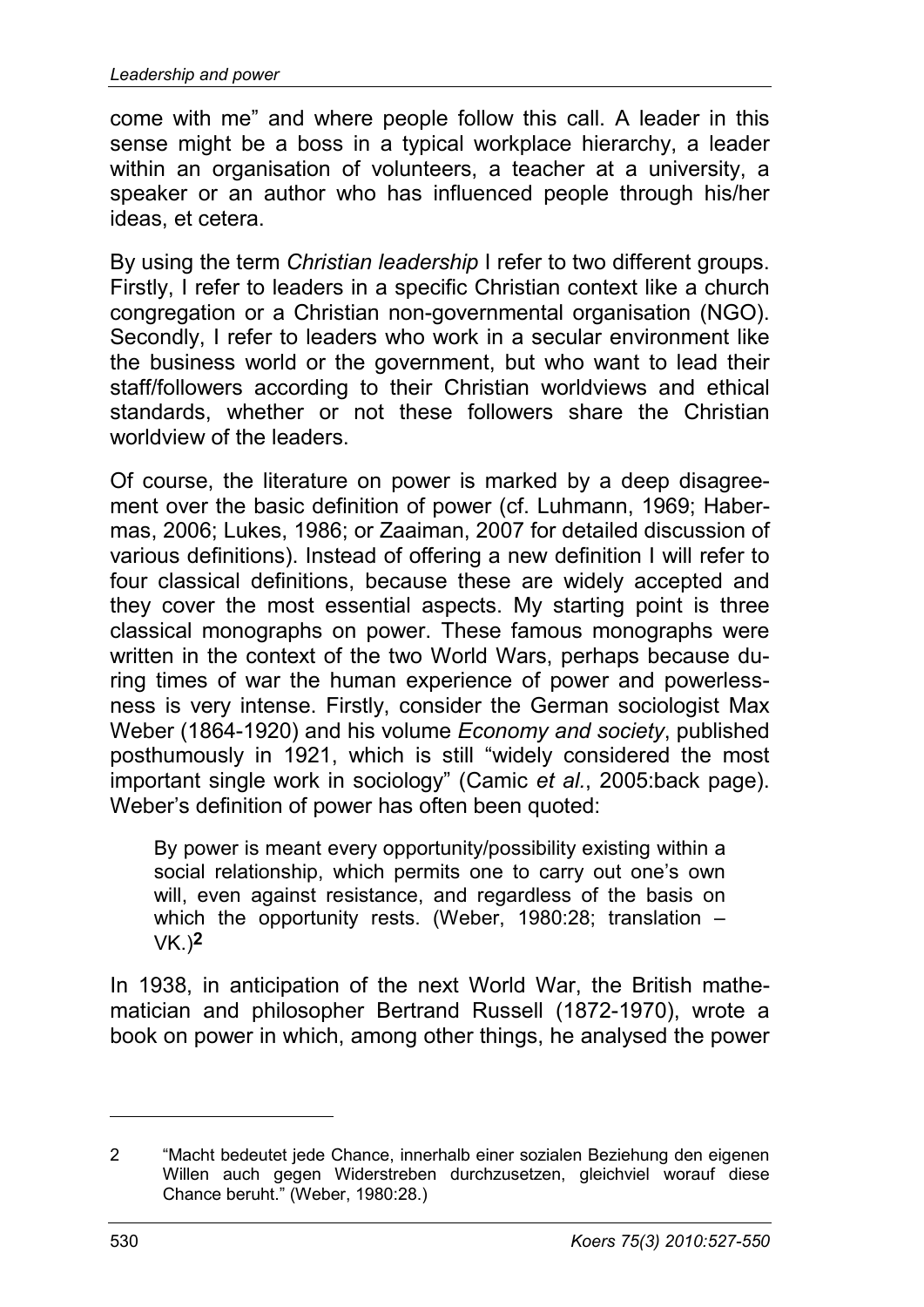play of the Nazi regime. According to him "power may be defined as the production of intended effects" (Russell, 2004:23).

After the Second World War, people all over the world, and especially the German people, were very wary of the abuse of power after their experiences during the War, especially with the destructive power of the atom bomb. In 1951, the Italian-German philosopher Romano Guardini (1885-1968) had the following special message for those people who were reluctant to use power at all:

In itself, power is neither good nor evil; its quality is determined by him who wields it. … Thus power is as much a possibility for good and the positive as it is a threat of destruction and evil. The danger grows with the growth of power, a fact that is brought home to us today with brutal clarity. (Guardini, 1998:124.)

Guardini (1998:121) gives a short and concise definition of power: "Power is the ability to move reality."

These three academics agree on the fact that power is the potential, the ability, to do something. It is irrelevant whether the instrument of the power is actually used. In most cases it suffices that people believe that a powerful person could do this or that. Incidentally, each of these authors had a different worldview: Max Weber was protestant, Bertrand Russell was an avowed atheist (cf. Russell, 1957), and Romano Guardini was a Catholic priest.

Another famous definition of power was given by the American political scientist Robert Dahl: "A has power over B to the extent that he can get B to do something that B would not otherwise do." (Dahl, 1957:202.) Dahl explicitly uses an expression, which is also implicit in Weber's definition, namely *power over*. Russell and Guardini define power more broadly as a capacity to achieve intended effects, namely *power to*. Dowding (1996:4) suggests to use the terms *outcome power* for "power to" and *social power* for "power over". This article deals with both aspects.

### 3. Theological reflections on power

### 3.1 The origin of human power according to the Judeo-Christian tradition

Despite many examples of tremendous abuses of power in human history, the Judeo-Christian tradition espouses the simple fact that human beings have power, because God – creator of heaven and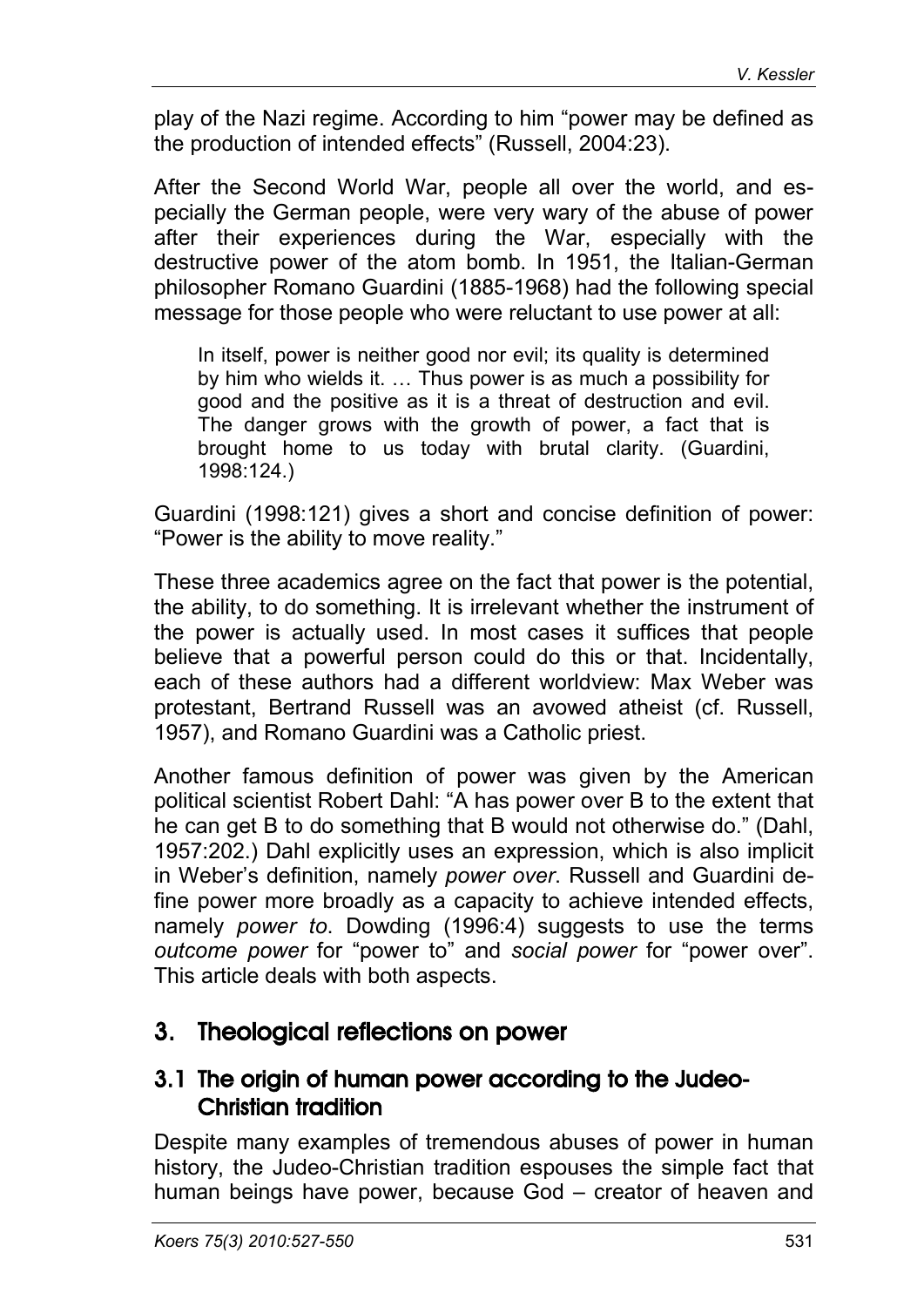earth – gave it to them. The creation story links the creation of humankind directly to the command to rule, to *power over* the other creatures:

Then God said: 'Let us make human beings in our image, after our likeness, to have dominion over the fish in the sea, the birds of the air, the cattle, all wild animals on land, and everything that creeps on the earth.' (Gen. 1:26.)**3**

This is high praise of humankind – human beings are made in the image of God. Unfortunately, there is a huge speculative overload on the concept of *God's image* (*imago Dei*). In contrast to its heavy anthropological and theological impact in Christian theology and beyond, the term *God's image* only appears at three places in the Hebrew Old Testament: Genesis 1:26, 27; 5:3; 9:6.**4** The Hebrew word used here is *zelem*, originally meaning statue (Wildenberger, 1995:557). In the Old Orient, the statue of a king represented the king himself and his power. It demonstrated his dominion in a particular geographical area (Wolff, 1981:160). The isolated position of Genesis 1:26 has left much room for theological speculation. During the twentieth century, Old Testament science began to free itself from dogmatic overload and speculation (Schroer-Staubli, 2005:2).

Today, the consensus within the Old Testament theology (Schroer-Staubli, 2005:2)**5** seems to be that being God's image means being God's representative, God's deputy. By being God's representative human beings have power! Benno Jacob, a Jewish theologian who had great influence on Old Testament theologians like Von Rad, wrote in 1934: "In the dominion over the earth and the animals, man is the earthly representative of God." (Jacob, 2000:59; translated – VK.)**6** In 1973, Wolff wrote in his well-known *Anthropology of the Old Testament*:

-

<sup>3</sup> Bible quotations are taken from the Revised English Bible (1990).

<sup>4</sup> There are two further occurrences in the late Greek writings, i.e. Wisdom 2:23 and Sirach 17:3.

<sup>5</sup> In Systematic Theology Luther's and Calvin's interpretation of *imago Dei* are often still followed.

<sup>6</sup> "In der Herrschaft über die Erde und die Tierwelt ist der Mensch der irdische Stellvertreter Gottes." (Jacob, 2000:59.)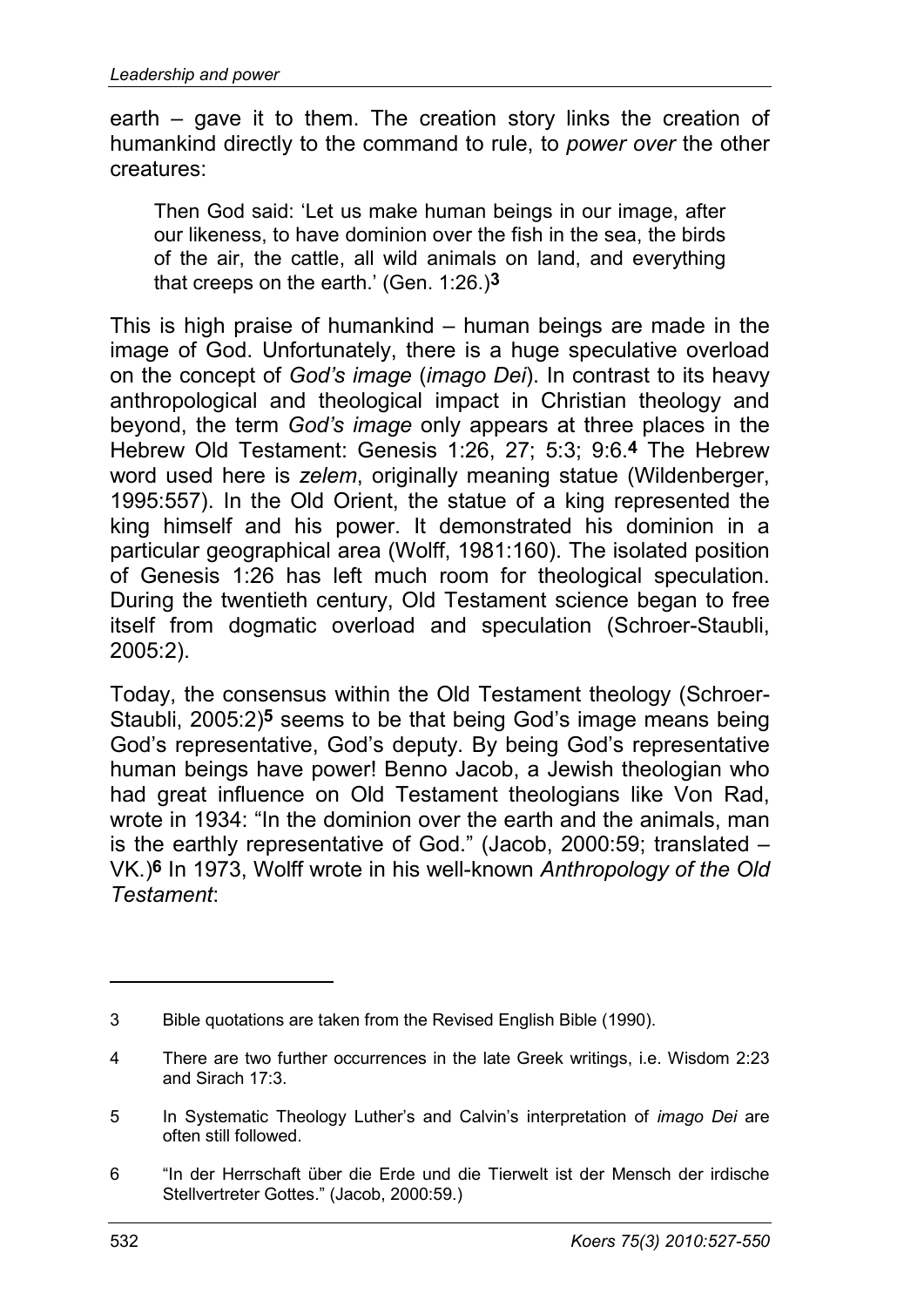It is precisely in his function as ruler that he is God's image. … Accordingly man is set in the midst of creation as God's statue. He is evidence that God is the Lord of creation; but as God's steward he also exerts his rule, fulfilling his task not in arbitrary despotism but as a responsible agent. His rule and his duty to rule are not autonomous; they are copies. (Wolff, 1981:160- 161.)

Psalm 8:5-8 celebrates the high and powerful position the human beings were granted by God:

Yet you have made him little less than a god, crowning his head with glory and honour. You make him master over all that you have made, putting everything in subjection under his feet: all sheep and oxen, all the wild beasts …

The lordship includes the ability to exercise power:

Man's natural God-likeness consists in this capacity for power, in his ability to use it and in his resultant lordship. ... Man cannot be human and as a kind of addition to his humanity, exercise or fail to exercise power; the exercise of power is essential to his humanity. (Guardini, 1998:133.)

As Genesis 1:27 clearly shows, the *imago Dei* refers both to man and woman. Both are created in God's image, both are God's earthly representatives, both were given the command to rule, to exercise power over the earth and its creatures.

Genesis 9:6 and Psalm 8:5-8 indicate that God's image was not lost after the fall**7** (as opposed to what was taught by Augustine, Luther and Calvin who more or less identified God's image with the status of original righteousness, and this identification led to the dogma that the *imago Dei* was lost after the fall in Genesis 3). Today, every human being still bears God's image as was meant in Genesis 1:26:**8** as being God's representative – notwithstanding the fact that

<sup>7</sup> Cf. Von Rad's statement in Kittel's dictionary: "Davon, daß die Gottesebenbildlichkeit für den Menschen nunmehr verloren ist, weiß das Alte Testament nichts." (Von Rad, 1935:390.)

<sup>8</sup> This meaning of God's image has to be distinguished from the concept of Christ's image unfolded by the apostle Paul in the New Testament and applied to Christians only (cf. Scheffzyk, 1969; and Kessler, 2004:197-238 for a detailed discussion of these two different meanings of God's image).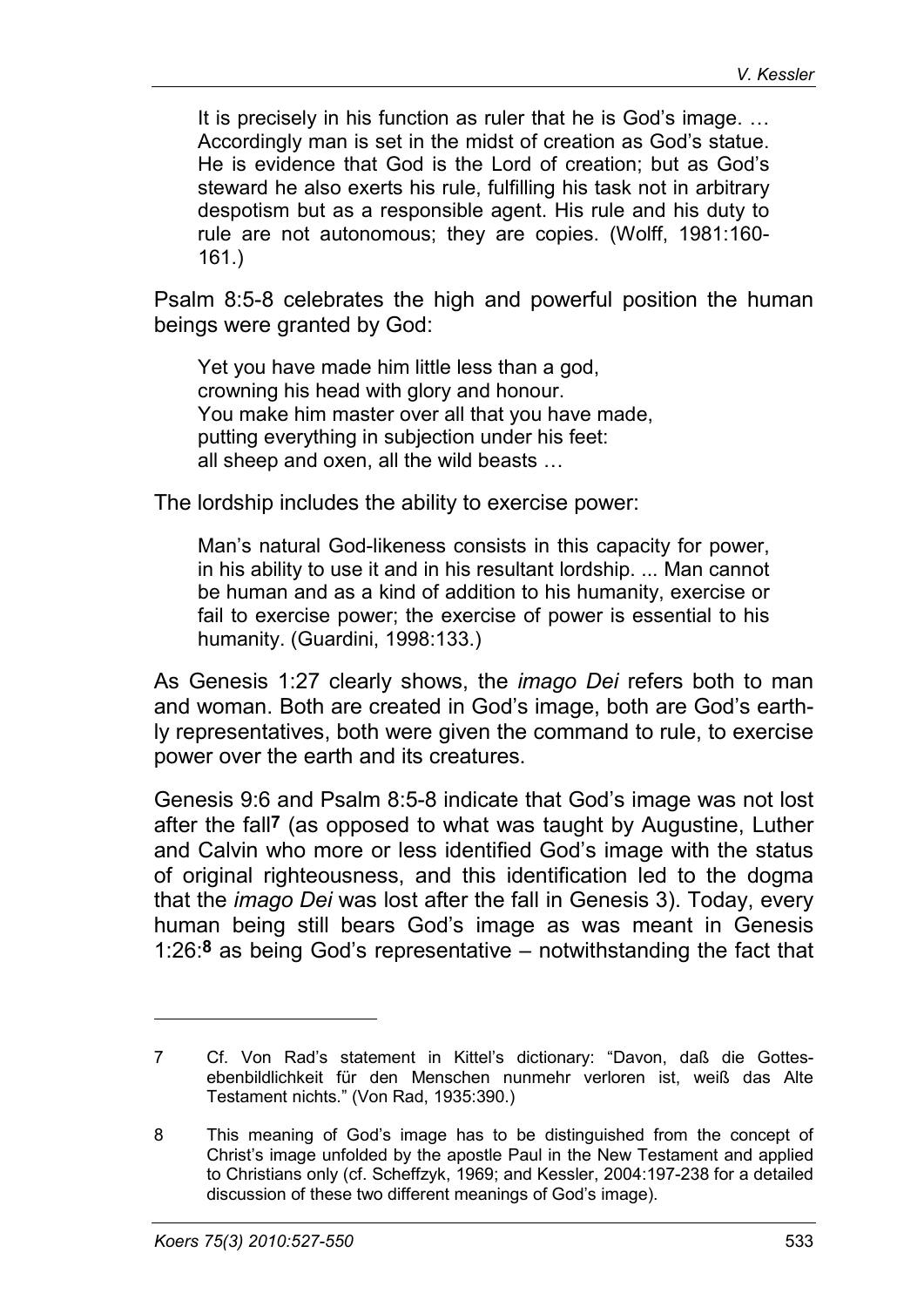this dominion was often misunderstood and led to the exploitation of God's creation.

### 3.2 Lordship as service: power and responsibility

If we remember that human power has its roots in the *imago Dei* this should encourage the use of power with good conscience. But this relation also includes a sense of human responsibility. According to the understanding of leadership in the Old Orient, a leader was responsible for his subordinates. In the Bible power is always connected with accountability or responsibility. A leader is accountable to those who have entrusted him/her with power and for those who find themselves in his/her sphere of influence. Guardini (1998:134) summarises this:

Only when these facts have been accepted, does the phenomenon of power receive its full weight, its greatness, as well as its earnestness, which is grounded in responsibility. If human power and the lordship which stem from it are rooted in man's likeness to God, then power is not man's in his own right, autonomously, but only as a loan, a fief. Man is lord by grace of God, and he must exercise his dominion responsibly, for he is answerable for it to Him who is Lord by essence. Thus sovereignty becomes obedience, service.

As *God's* representative, a human being has lordship and power. As God's *representative* she/he should always exercise this power with responsibility towards God.

The passages quoted above from Genesis 1 and Psalm 8 deal with power over non-human creatures. They do not refer to power over other people, which is the case in the context of leadership in the way we defined it. Indeed, the Old Testament sets certain limits on the use of power. Human beings shall not have dominion over other human beings as they have over animals, because the other human beings are also created in God's image (Gen. 9:6). As will be discussed later in the context of cultural power distance, the Old Testament also limited the power of kings and other authorities. The kings of Israel never had absolute power like the kings of the surrounding countries, and they were upbraided by the prophets if they ignored these limitations (Strydom & Wessels, 2000).

Ultimately, according to the Christian worldview, all human power, including the power over other human beings, is derived from God's power; see Romans 13:1b: " … for all authority comes from God, and the existing authorities are instituted by Him". Thus, God will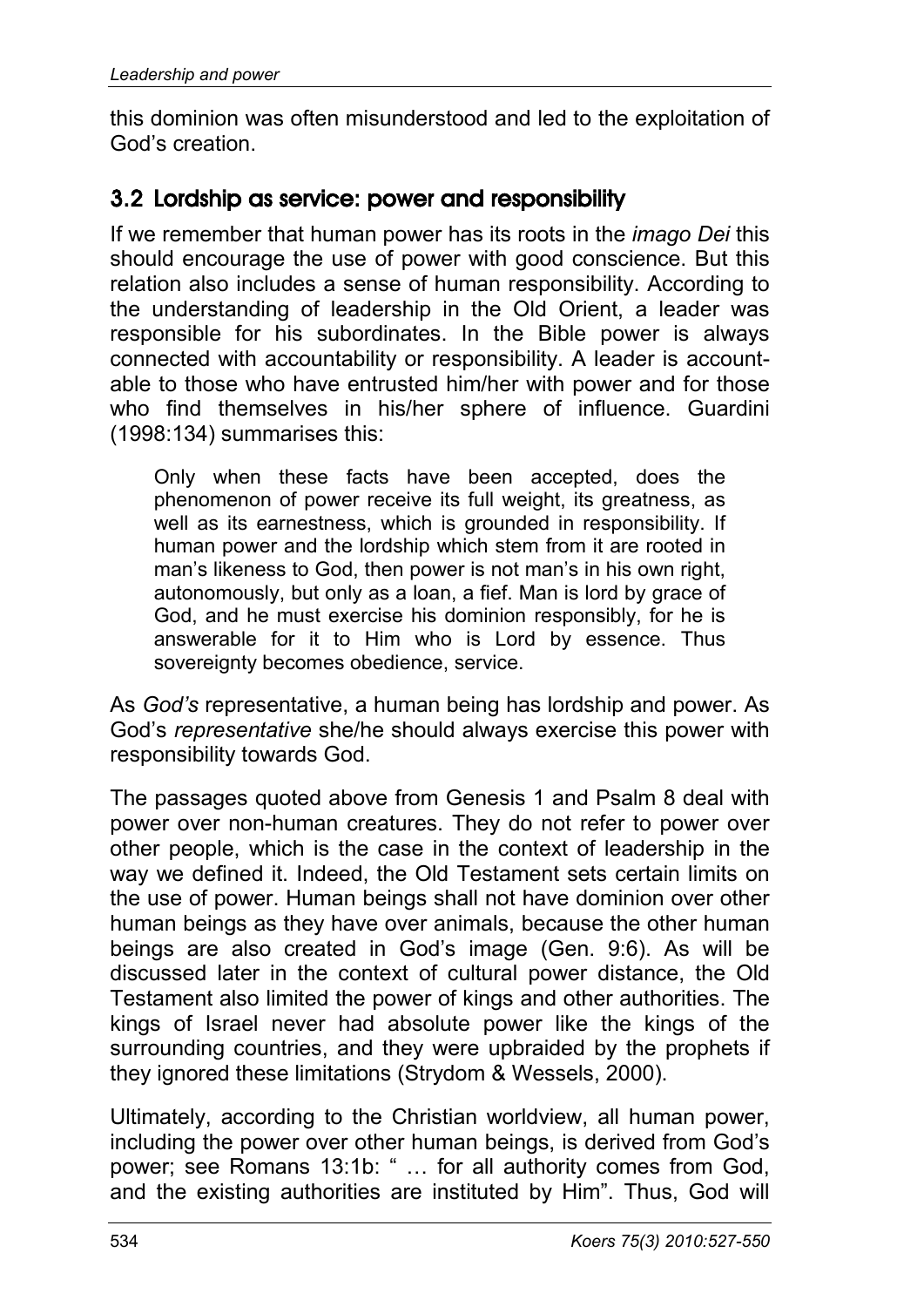hold those given power accountable for the way they exercise their power.

## 3.3 Authority versus power?

Sometimes Christians would argue: "We are interested in authority, not in power." The word *authority* sounds more positive and more spiritual, whereas the word *power* tends to have negative connotations. However, building up a contrast between authority and power is not as spiritual as it might seem at first glance. Luke 4:36b reports that Jesus had authority and power: "What is there in this man's words? He gives orders to the unclean spirits with authority (*exousia*) and power (*dynamis*), and they go." The Greek word *dynamis* means the ability to do something. It can be translated with *force*, *strength* or *power*. The Greek word *exousia* refers more closely to the permission, the legitimation to do something. A bank robber with his gun has the power to get money but not the legitimation. In other situations people may have the legitimation to do something but lack the power to enforce this right. Jesus had authority and power – and passed on both to his disciples: "He gave them power (*dynamis*) and authority (*exousia*) to overcome all demons and to cure diseases." (Luke 9:1.) Authority and power should go hand in hand.

### 3.4 The ethics of power

When is it legitimate to use power? A short answer is: the exercise of power is legitimate if and only if it is carried out in order to create something good or to prevent something bad (cf. Kiechle, 2005:9- 11). Of course, in a specific situation it is often difficult to decide whether a certain act will really lead to good or prevent bad. This formula at least shows a direction.

There are two big dangers of exercising power wrongly: the first danger is the abuse of power, while the second one is the exact opposite: no use of power at all (power vacuum). Some Christians wrongly interpret powerlessness as a Christian virtue (Kretzschmar, 2002:52).

The Bible has much to say about abuse of power. Many passages of the Old Testament prophets like Micah 2-3 and Ezekiel 22:27; 34:2- 5 accuse the reigning parties of abusing their power (cf. Strydom & Wessels, 2000). The New Testament mentions many power addicted persons like King Herod or the Pharisees. It also gives the name of a power addicted church leader, Diothrepes, "who enjoys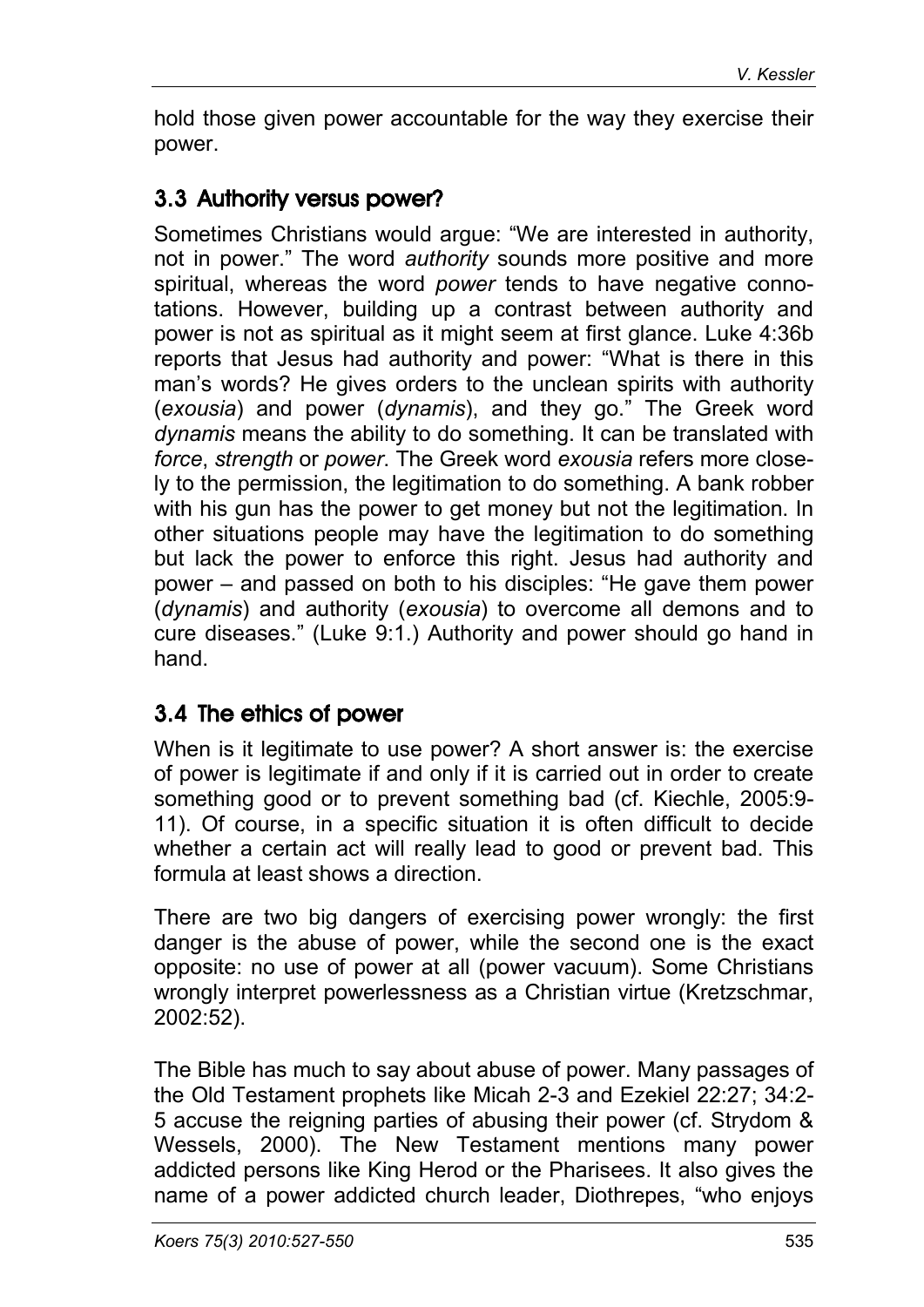taking the lead"**9** (3 John 9), and who tries to expel other Christians from the congregation in order to gag his opposition. Diothrepes has become a prototype of power addicted people in the Church (Kessler & Kessler, 2004:16-22). Sadly enough, church history is full of examples of power abuse. The psychological reasons for abusing power are manifold: it may be greed for money and/or power, or for prestige; or it may be as a result of insecurity in a leadership position – especially if the leader has just recently been promoted; or it may be that the leader simply lacks leadership abilities. See Kretzschmar (2002:53-58) for suggestions on how to develop authentic Christian leaders through moral and spiritual formation.

However, the Bible does not condemn the wish to take the lead in the church (cf. Matt. 20:26; 1 Tim. 3:1). The desire for power becomes a problem if power is treated as an end in itself (cf. Russell, 2004:216). Power is a legitimate means*. But power shall never be an end in itself*. Those who aim at power as an end in itself, and who aim at power just for the sake of power, miss the right target – which corresponds to the original meaning of the Greek word *hamartia*  (sin). The Jesuit priest Kiechle, rightly remarks that whoever looks for power as an end in itself, does not regard it as a gift from God, but starts to idolise power, binds him-/herself to power and abuses it (Kiechle, 2005:10). Aiming at power for power's sake leads to power addiction.

Some people are so concerned about the abuse of power that they do not dare to exercise power at all. The difficulty is that if a leader does not exercise his/her power, there will be a power vacuum – and power addicted people will try to fill this power vacuum. Actually, it is essential that leaders with the right character take responsibility and exercise their power wisely, adequately, but nevertheless use their power, if they love their people.

If you love your neighbour, you will wish for power to make him happy. To condemn *all* love of power, therefore is to condemn love of your neighbour. (Russell, 2004:216.)

Greenleaf coined the term *servant-leadership* for the business world in 1970, and describes the consequences if gifted persons with the right attitude refuse to lead:

-

<sup>9</sup> The Greek word *philoproteuon* only occurs once in the New Testament.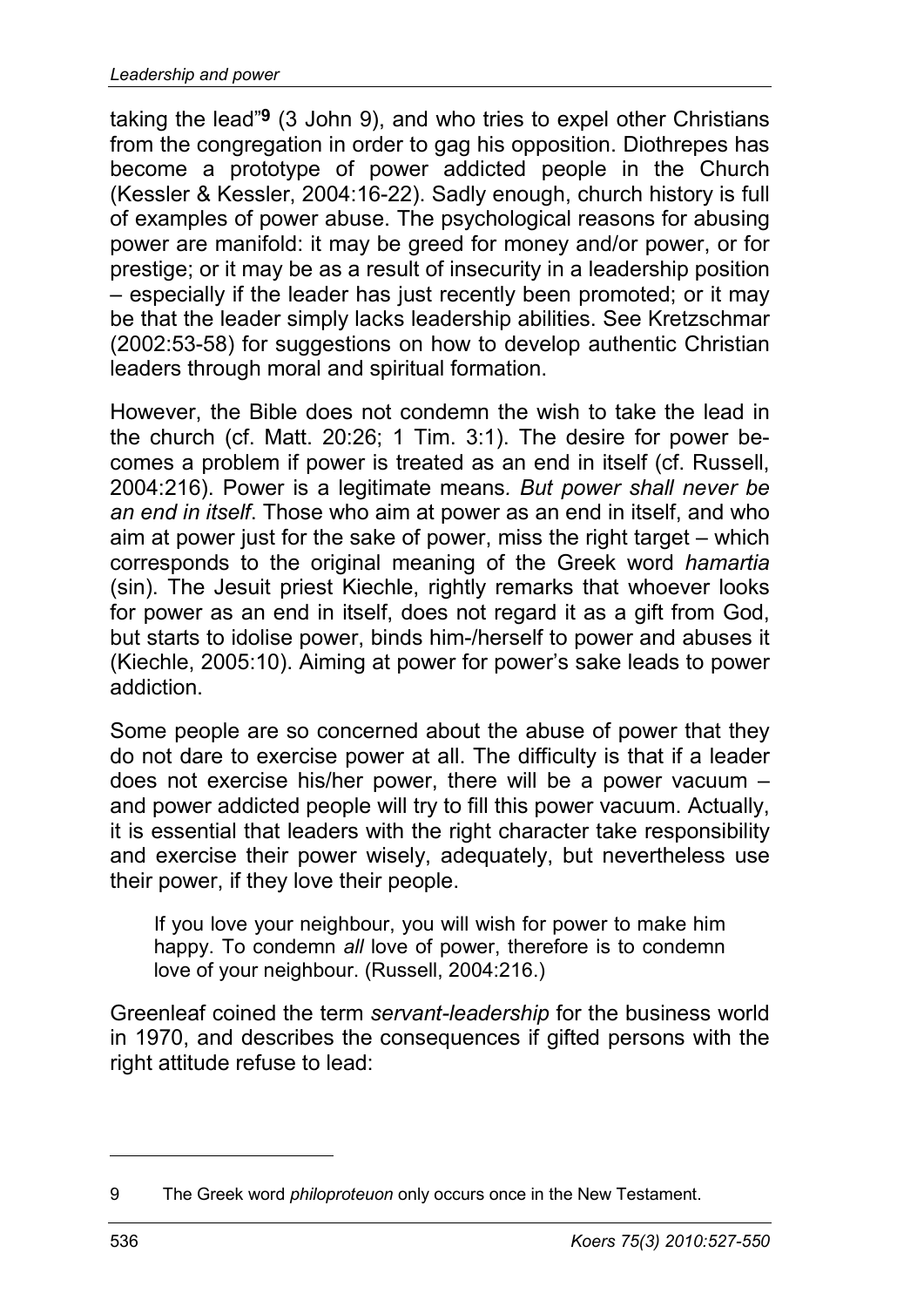Who is the enemy? Who is holding back more rapid movement to the better society that is reasonable and possible with available resources? … Not evil people. Not stupid people. Not apathetic people. Not the 'system'. … *In short, the enemy is strong natural servants who have the potential to lead but do not lead, or who choose to follow a non-servant*. They suffer. Society suffers. And so it may be in the future. (Greenleaf, 1977:45-46.)

The conclusion is obvious. It is a misunderstanding to regard powerlessness as a Christian virtue. Leaders need to use power in order to lead towards a better society.

### 4. Power as a sociological process

The fundamental theological reflections in section 3.1 were on power in a broad sense (power to), regardless of whether other people are involved or not. Since this article is on leadership, which always involves other people, we will now focus on social power, i.e. power involving other people. Thus we need a definition that covers both aspects: power over other people and power to. Zaaiman's proposed definition is suitable for our context: "Power is the ability … to influence the actions and the opinions of people and so causes effects in affairs and people" (Zaaiman, 2007:374).

### 4.1 The essence of power relations

According to Russell (2004:4, 6) *power* is a core term in sociology:

In the course of this book I shall be concerned to prove that the fundamental concept in social science is Power, in the same sense in which Energy is the fundamental concept in physics. Like energy, power has many forms …

The laws of social dynamics are – so shall I contend – only capable of being stated in terms of power in its various forms.

Max Weber's definition of power already indicates that power presupposes a social relationship. Power is a social process between human beings or groups of human beings (Hentze *et al.*, 1997:389). In order to exercise power there have to be two actors, either two persons or two parties: the powerful actor, indicated by *P*, and a subordinate actor, indicated by *S*, and there must be a social relationship between both. For example, a teacher living in South Africa and a student of an elementary school in Germany usually would not have any social relationship. The South African teacher thus cannot exercise any power over the German student.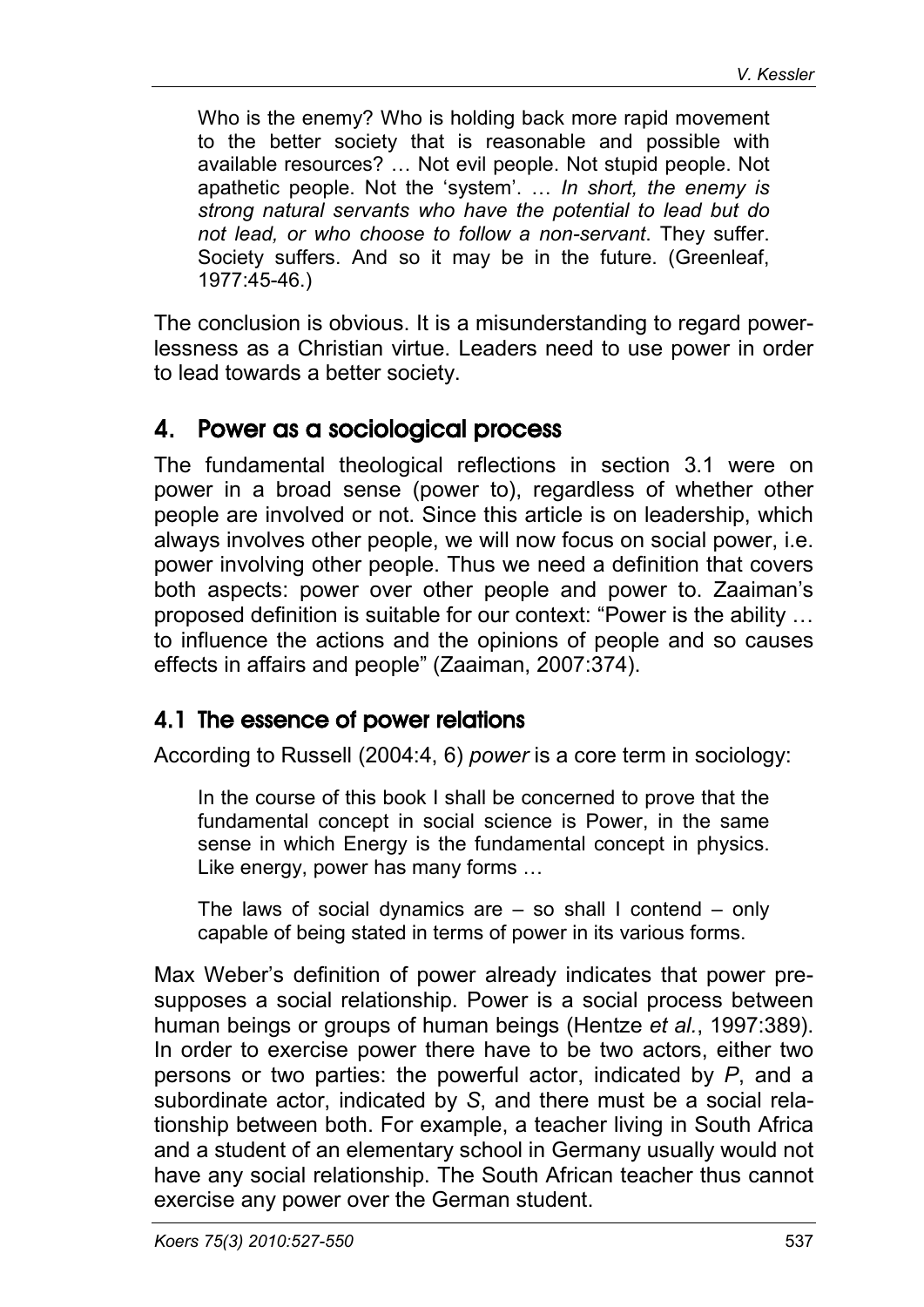#### **Figure 1: Power relationship between the powerful P and the subordinate S**



Power relations are asymmetric: the bold line in Figure 1 shows that P has power over S.**10** The subordinate S has, at least, some power, indicated by the dotted line. Sometimes S's power is merely the power to withdraw from P's area of influence either by terminating the work contract, seceding from church, fleeing or in extreme situations by committing suicide, as the Zealots did in Masada 73 AD during the Jewish-Roman war. They preferred to die as free persons. The conclusion that can be drawn from this extreme example is that P has power over S only if S allows it. There is no leadership if nobody follows. Even in the case of brute force S has a choice, namely to follow P or to give up his/her own life. Subordination means that S allows P to exercise power over him/her.

It needs to be emphasised that the subordinate S also has power. Many people feel powerless although they are not without power. They try to abdicate responsibility by complaining, "I cannot change it". They keep on complaining about their boss and/or their church elders for years and years. These people do not notice that they have a choice. They could, for example, terminate the work contract. They may have good reasons for not doing so, for example because they have an obligation to feed their family. But then it is their decision not to leave. They choose to stay.

<sup>10</sup> Two persons may share two different power relationships with each other. Assume that a wife works part-time in her husband's company. At work he is P and she is S. At home it might be the other way round.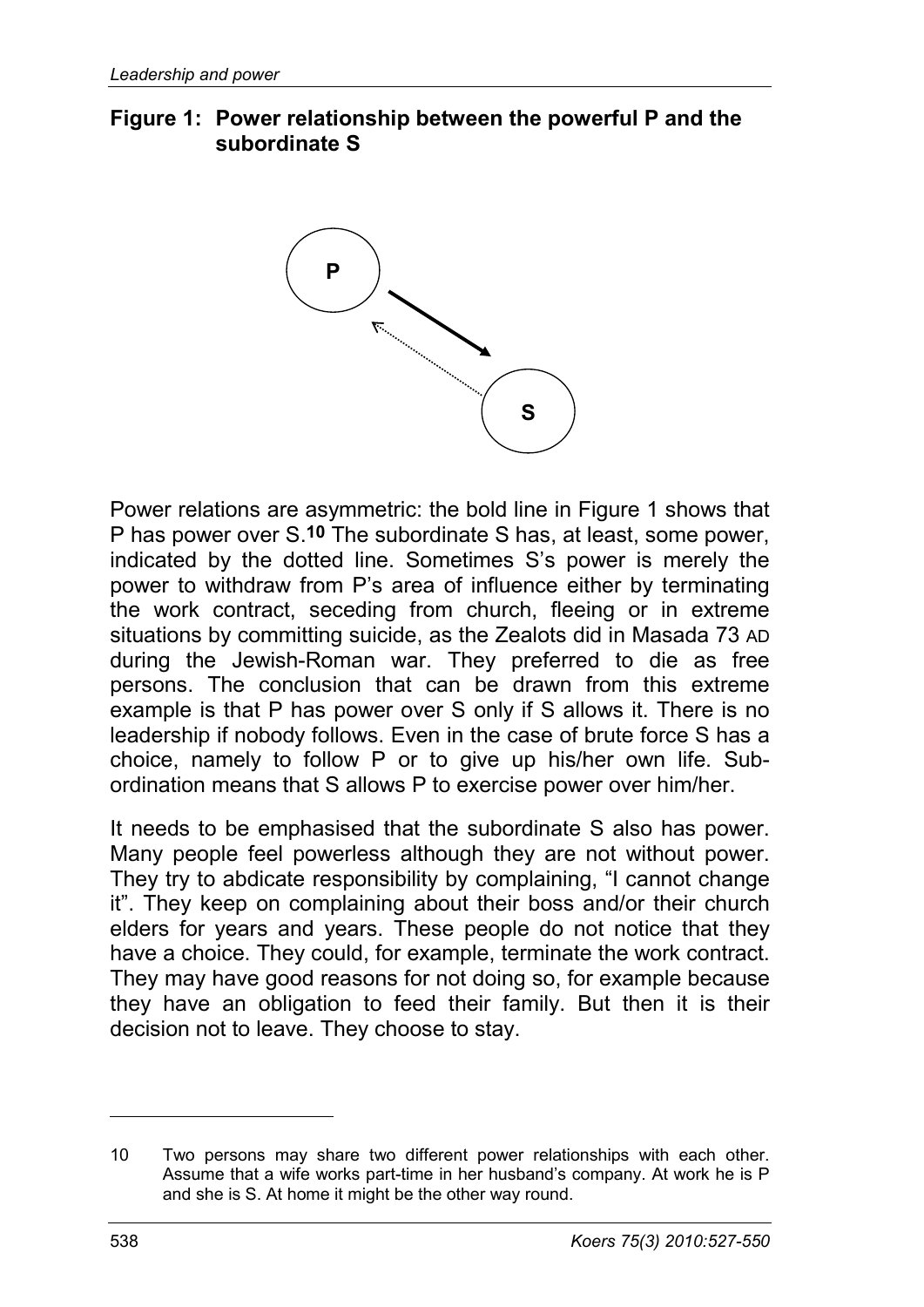### 4.2 The different bases of social power

Social power can be exercised in many different ways. Russell (2004:24) listed three: "A. By direct physical power over his body …; B. By rewards or punishments as inducements; C. By influence on opinion".

In 1959, French and Raven published an essay listing five different bases of power. By basis of power they meant the relationship between P and S, which is the source of the power (French & Raven, 1960:262).

These five bases of P's power are:

- (a) reward power, based on S's perception that P has the ability to mediate rewards for him;
- (b) coercive power, based on S's perception that P has the ability to mediate punishments for him;
- (c) legitimate power, based on the perception by S that P has a legitimate right to prescribe behavior for him;
- (d) referent power, based on S's identification with P;
- (e) expert power, based on the perception that P has some special knowledge or expertness. (French & Raven, 1960:263; nomenclature adapted – VK.**11**)

These definitions indicate that it is irrelevant whether P really is able to mediate rewards/punishments or whether P has a legitimate right or expert knowledge. It is only relevant whether S assumes this, rightly or wrongly.

Many authors built on this essay by French and Raven and introduced further bases of power.**12** In Table 1, I follow French and

<sup>11</sup> I adapted this quotation to my nomenclature, i.e. I replaced their *O* with *P* and their *P* with *S*.

<sup>12</sup> Raven himself added a sixth base of power: informational power, which is rooted in *P*'s ability to provide information to *S* not previously available to him (Raven, 1965:372; Raven & Kruglanski, 1970:72). Yukl and Falbe (1991) added the two bases "Control over information" and "Persuasiveness". In 1992 Finkelstein introduced the concept of *prestige power*, and in 2004 Nye (quoted in Pietersen, 2009:200-203) introduced the concept of *soft power*, which refers to shared values.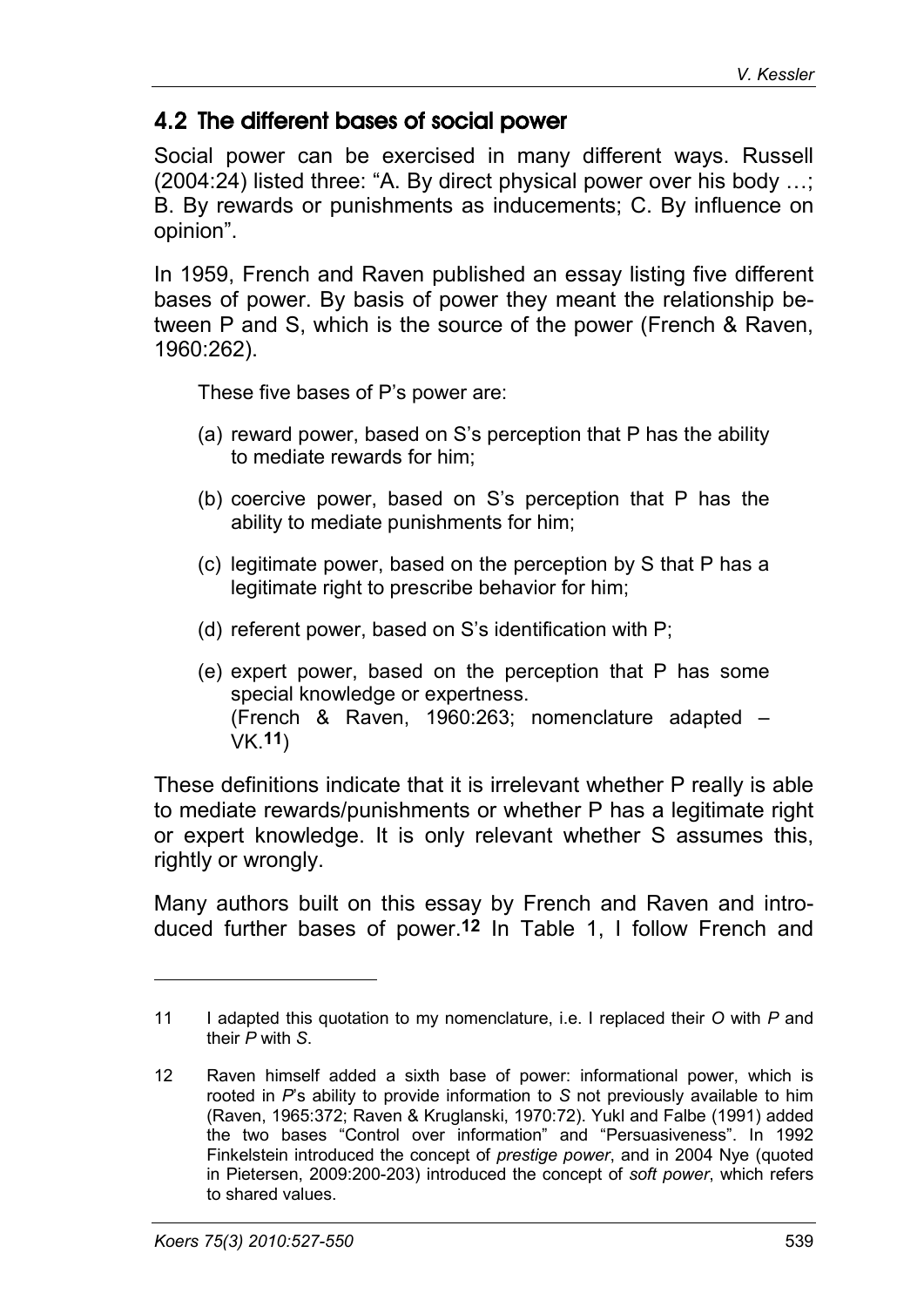Raven (1959; 1965) but I split up the referent power into two different power bases (no. 6 and 7).**13** These seven power bases are classified into four groups, and ordered along a continuum between "positional power" and "personal power". Positional power is connected to the position a person holds whereas personal power depends on the traits or qualities of a person. The power base no. 1 refers to a pure positional power, and the power bases no. 6 and 7 are pure personal power, whereas the power bases no. 2-5 are a mixture of the two.

| <b>Groups</b>           | <b>Power Bases</b>              |                 |                  |
|-------------------------|---------------------------------|-----------------|------------------|
| Formal power            | 1. Power by legitimation        |                 |                  |
| Power by sanctions      | 2. Power by punishment          |                 |                  |
|                         | 3. Power by rewards             |                 | More<br>position |
| Informational power     | 4. Power by information control |                 |                  |
|                         | 5. Power by expert knowledge    |                 |                  |
| Power by identification | 6. Power by relations           | More<br>persona |                  |
|                         | 7. Power by charisma            |                 |                  |

#### **Table 1: Taxonomy of seven power bases**

A policeman, for example, exercises power by legitimation. So might a boss within an organisational hierarchy. It represents a pure form of positional power. There are certain rules/norms identifying the power of an office holder. If a leader in an organisation refers too often to his/her formal power he/she is probably lacking personal authority. But in some contexts, especially in conflict situations, it may be helpful and necessary to refer to one's formal authority. Paul, for example, referred to his formal authority as an apostle in the conflict situations in Corinth (1 Cor. 1:1; 9:1; 2 Cor. 1:1; 11:5) and in Galatia (Gal. 1:1).

In the case of power by sanctions, we have to distinguish between whether a person can mediate punishments and/or rewards. In

-

<sup>13</sup> Other taxonomies of power bases have been published, e.g. Popitz (2004:25- 32); Hentze *et al.* (1997:380-381), and Pietersen (2009:201).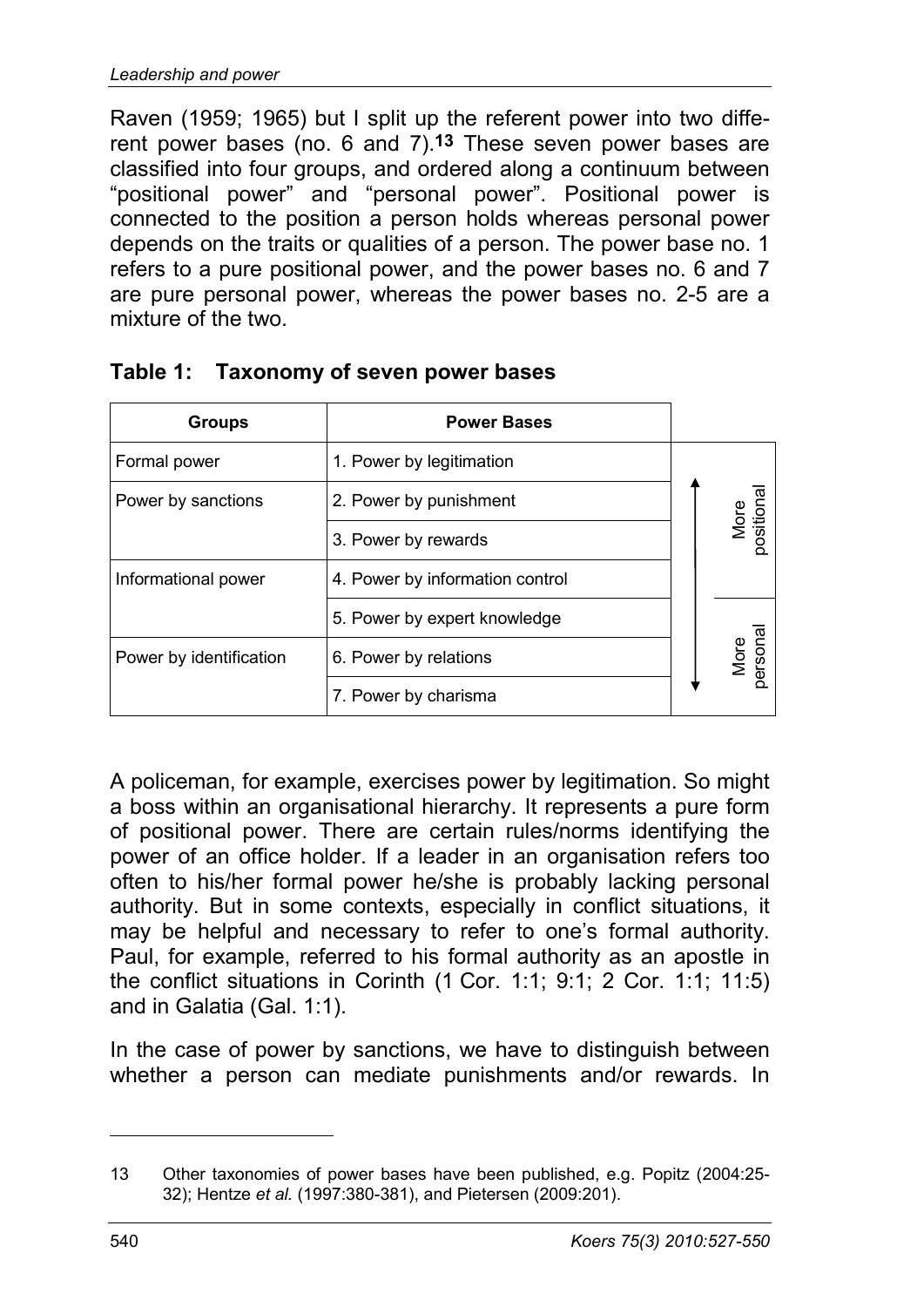working relations the boss usually has both options. He/she can increase the salary of a subordinate or terminate the contract; he/she can send the subordinate to a bigger, more beautiful office or to a smaller, noisier office. This is also known as the "stick and carrot" method.

In some instances there is, however, only one form of sanction applicable. Many charity organisations rely on voluntary helpers who are not paid for their work. Usually there is no way of punishing voluntary helpers, but they can be rewarded – for example with a silver medal for 25 years of voluntary work. On the other hand, traffic police regulating the traffic usually wield power through punishments only, not through rewards.

At first glance "power by rewards" looks more benign and more positive than "power by punishment". Most of us would prefer to praise somebody rather than punishing him/her. However, in some contexts "power through punishment" actually makes more sense. In a scenario "power through reward" P becomes active each time when S behaves as P wishes. In a scenario "power through punishment" P needs only to become active when S does not behave according to P's will. This is the case with traffic regulation. If somebody drives too fast or parks wrongly she/he will be punished. Whereas nobody will be rewarded by the police for driving at the right speed or parking correctly. Power through reward would increase the working load of the police tremendously. Thus, in this context it is much more effective to use "power by punishment".

The strongest punishment the church has is expulsion from the congregation, which the church members – depending on the church doctrine they espouse – may perceive as leading to eternal damnation. In his analysis of the priestly power of the Catholic Church, Russell (2004:41-54) points out that the medieval popes held a powerful sanction. With reference to Matthew 16:19 they claimed to have the "keys of the kingdom of heaven". Obviously, there were many people before Martin Luther dissatisfied with the behaviour of the popes, but the keys of the kingdom of heaven provided an effective way of crushing opposition, because people feared losing the permission to enter into heaven. The situation changed with Luther's theology of justification:

Since the power of the Church had been based upon the power of the keys, it was natural that opposition should be associated with a new doctrine of justification. Luther's theology made it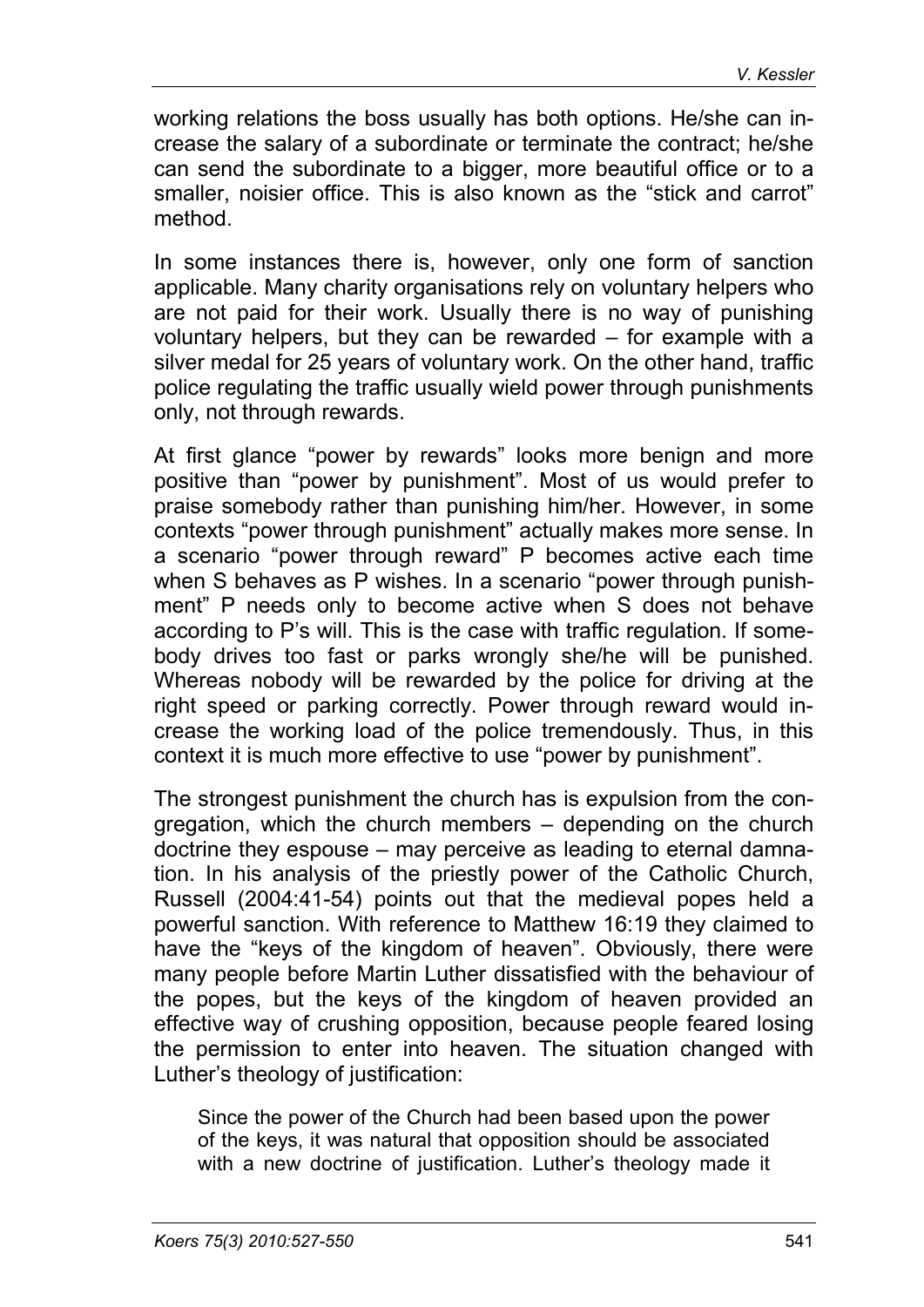possible for lay princes to despoil the Church without fear of damnation … (Russell, 2004:51).

An interesting interpretation on the power play during the Reformation by an atheistic philosopher.

Informational power can be exercised in two different ways: either through control of information or through expert power. "Power by information control" is usually largely connected to the position somebody holds, such as the power of a CEO who has access to special sources of information, whereas "expert power" is related more to the person who has become an expert in a certain field and who will retain this expertise even if he leaves the position. The immense power of the mass media today relies on "power by information control". The mass media decide what news will, or will not, be available to the public and what will be not.

As mentioned above, expert power is more of a personal power than a positional power. It is, however, not a pure personal power. People believe in their medical doctors not only because of their expertise, but also because of their position. The power base "expert power" is a good example for the fact that the subordinate S voluntarily decides whom he allows exercising power over him. If S is no longer convinced about P's expertise, he/she will probably look for another expert. It is also clear that expert power is always restricted to a certain arena. I trust in the expertise of the car mechanic in respect of my car, but I will not give him any expert power in respect of planning my future.

Power by identification takes place when S identifies with P. S follows P not because he/she is forced to, but because S believes in P as a person. This trust may have grown during a long-standing relationship. This is what is meant by "power by relation". It is based on loyalty and friendship. There are also so-called "charismatic leaders" in terms of Weber's definition of charismatic leadership (Weber, 1980:124, 140-144). People follow charismatic leaders because they are attracted by their charisma and/or by their message even if they have not known them for long. The former South African president, Nelson Mandela, is obviously an example of a charismatic leader. The former German chancellor, Helmut Kohl, was not a gifted speaker and he was not perceived as a charismatic leader at all. But Kohl was very good in building loyal relations with other politicians like George Bush (USA) and Mikhail Gorbachev (USSR). These trust relations enabled Kohl to enforce the German reunification in 1990/1991.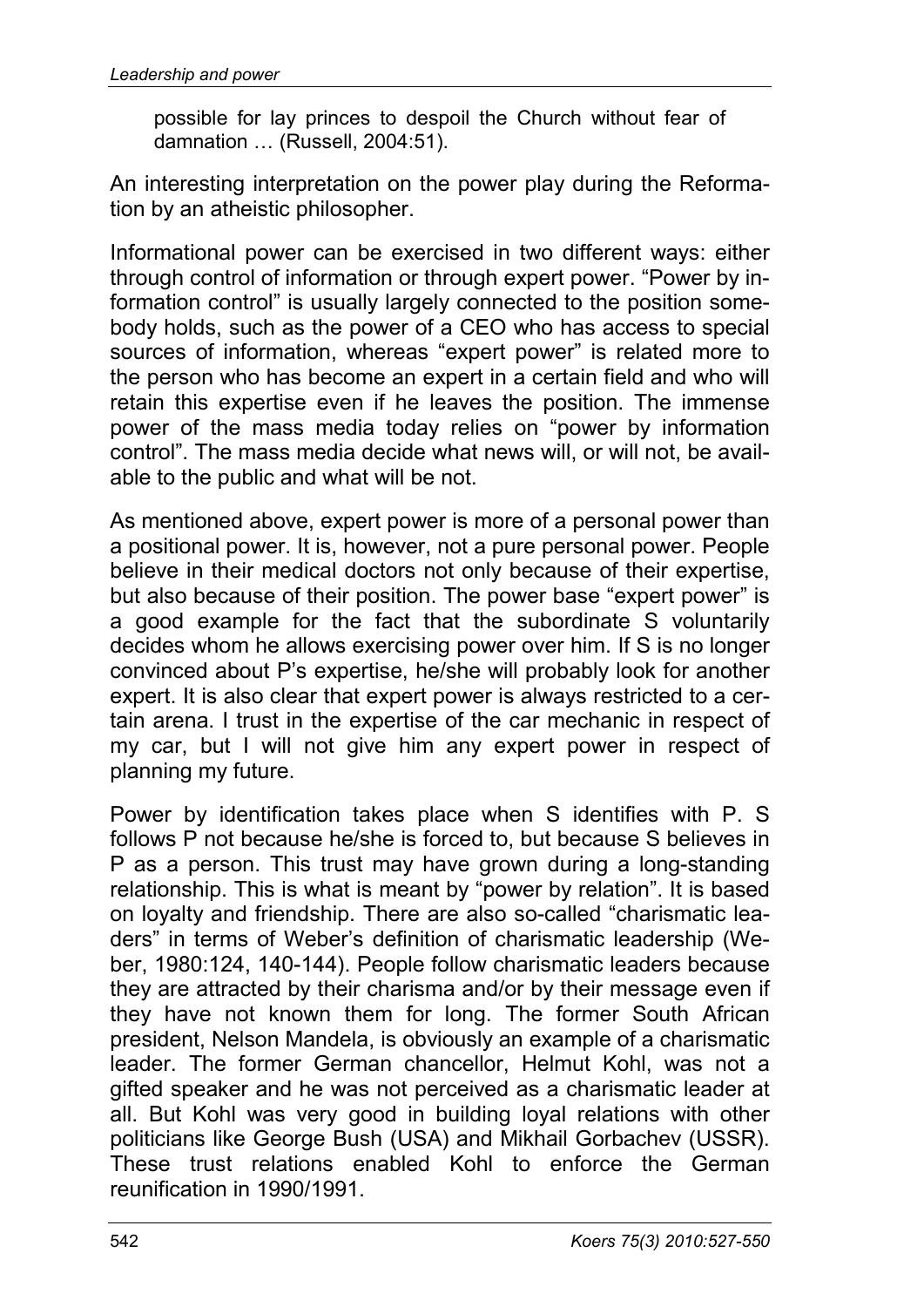Often Christian leaders want to become charismatic leaders. However, if a leader without any charisma (in Weber's definition of the word) tries to exercise "power through charisma" she/he will never succeed. If a non-charismatic leader wants to exercise power through identification he has to focus on building strong relations and thus increase his power base of "relational power".

These seven power bases are basic forms. In reality, power is often exercised through a combination of several power bases. For example, Pope John Paul II had legitimate power over the Catholic people just because he was the Pope. This formal power base was strengthened through his personal charisma, and through his charisma he also influenced people outside of the Roman Catholic Church. Thus, a leader may use several power bases simultaneously.

The effectiveness of power bases may change while culture changes. For example, in the early 1960s Germans had a great deal of respect for formal power. This has changed since then. For some decades there has been a steady shift from monolithic, hierarchically structured organisations to networks of small, flexible organisations. Today, big companies tend to outsource more and more services to new small companies. They still work together on a long-standing basis, but the smaller company is no longer subordinate to the big company, at least not in a formal way. The relationship has to be negotiated through mutually agreed upon contracts. Thus networks of trust are increasingly replacing hierarchies of command. Trust is becoming the crucial issue (Covey *et al.*, 2006). As a consequence, personal authority (power through expertise, relationships, charisma) becomes more important than positional, formal authority.

This sociological shift from positional power to personal power explains some conflicts arising in many of today's western Christian churches. Today's church leaders (55+) grew up with a high respect for positional authority. When they were young they would never have dared to question their church leaders. Today the youth do not have these inhibitions. They put critical questions to church leaders because they believe that authority does not rely on position, but on personal competence. The older generation perceives this behaviour to be disrespectful of an office installed by God. On the other hand, the younger generation feels alienated because church leaders do not always respond to critical questions, and these feelings might lead them to suspect that power is being abused.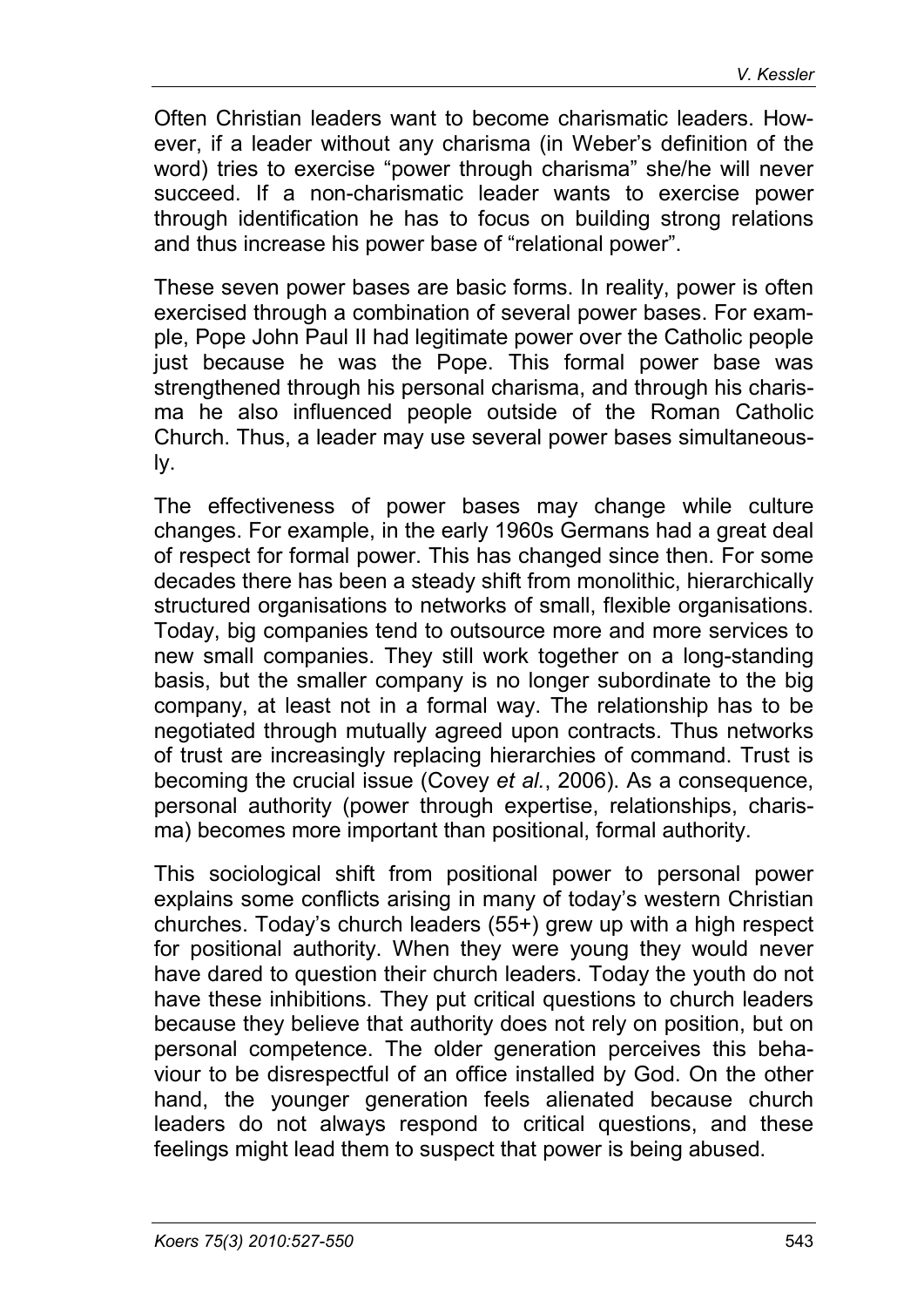These examples of the different power bases should demonstrate that there is legitimate place for each power base. Each power base can be misused, but none of the seven power bases is unethical per se. As a Christian leader I have to reflect: Which power base can I use in a specific situation? Which kind of power fits both the context and my personality?

# 5. Power in intercultural perspective

The previous example illustrating the generational problem within the church shows that our understanding of a right/wrong use of power is strongly influenced by the culture in which we grew up. The differences become even stronger when we look at the perception of power in totally different cultures.

In 1980, Geert Hofstede from the Netherlands published the first systematic study on intercultural management (Hofstede & Hofstede, 2005:ix). He interviewed IBM employees in 50 countries and three regions. This IBM study generated four dimensions to measure cultural differences, namely power distance, individualism versus collectivism, masculinity versus femininity, and uncertainty avoidance (Hofstede & Hofstede, 2005:23).

Hofstede and Hofstede (2005:46) defined power distance as "the extent to which the less powerful members of institutions and organizations within a country expect and accept that power is distributed unequally". Note that power distance is measured from the perspective of less powerful, ordinary people, whereas most modern leadership literature is written from the perspective of powerful people. Leadership can only exist together with followers. Thus leaders cannot be successful if they ignore the cultural parameter of power distance. A large power distance means that the less powerful people of this kind of culture accept and partly even expect power to be distributed unequally and that the powerful people will demonstrate their insignia of power. Behaviour like this would not be accepted in a culture with a low power distance.

In 1991 the USA management professor Robert J. House, initiated another research project on intercultural management, known as the GLOBE research project. It involved far more people than Hofstede's IBM study two decades before (House *et al.,* 2004). During 1994-1997, 170 researchers interviewed 17 300 managers from 951 organisations in 62 cultures (House *et al.,* 2004:xv, xxii). They used nine dimensions of cultural variation and changed some of Hofstede's dimensions. However, they stuck to his definition of power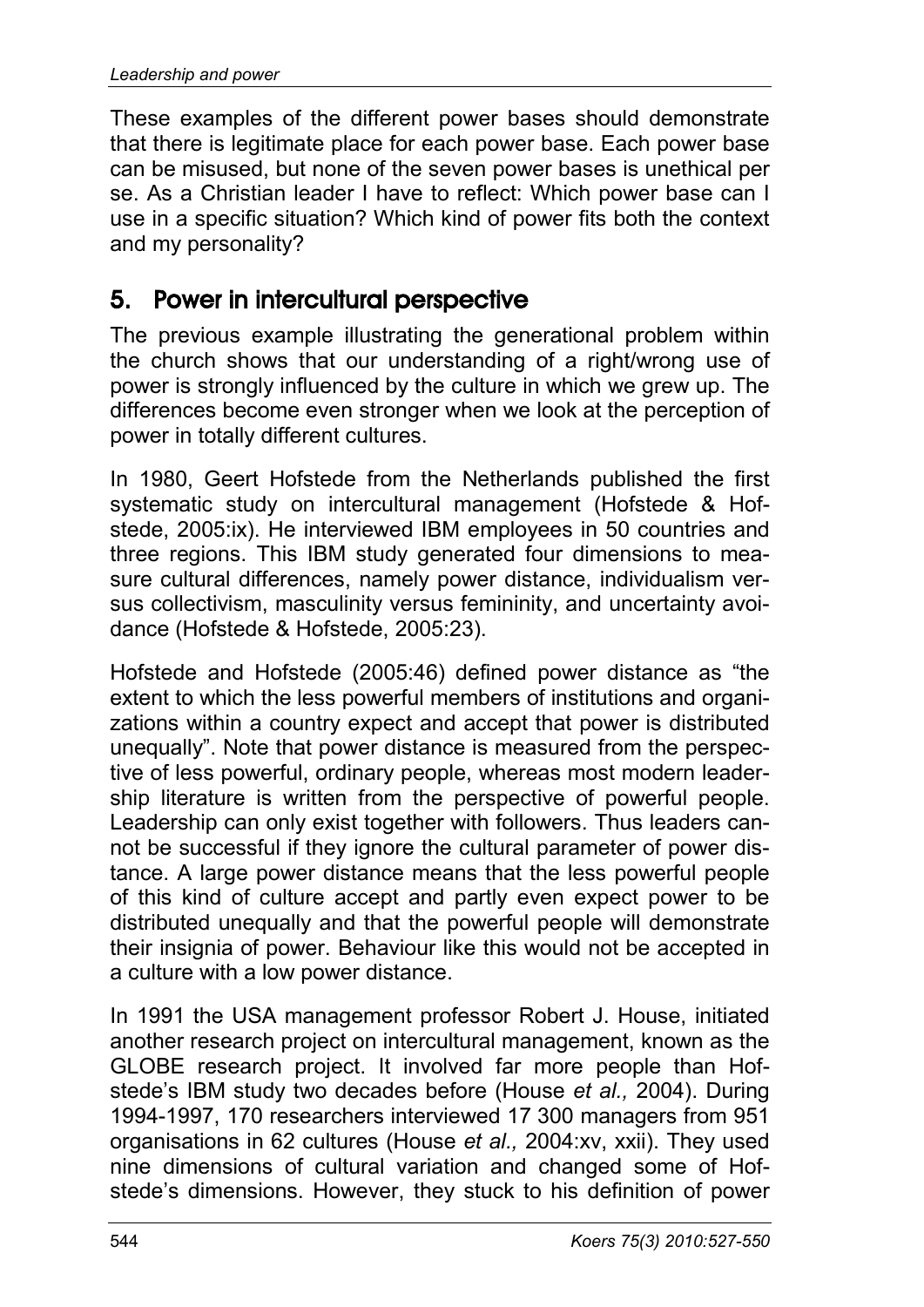distance (Hofstede & Hofstede, 2005:517), and their study confirmed that power distance is an important parameter for describing a culture.

#### **Table 2: Differences between large and small power distance** (Hofstede & Hofstede, 2005:57, 59, 67; cf. also House *et al*., 2004:536.)

| Large power distance                                                                              | <b>Small power distance</b>                                                                 |  |  |  |  |
|---------------------------------------------------------------------------------------------------|---------------------------------------------------------------------------------------------|--|--|--|--|
| Key differences in general                                                                        |                                                                                             |  |  |  |  |
| Might prevails over right: whoever holds<br>the power is right and good.                          | The use of power should be legitimate and<br>follow criteria of good and evil.              |  |  |  |  |
| Inequalities among people are expected<br>and desired.                                            | Inequalities among people should be<br>minimised.                                           |  |  |  |  |
| Mostly small middle class.                                                                        | Mostly a large middle class.                                                                |  |  |  |  |
| The powerful should have privileges.                                                              | All should have equal rights.                                                               |  |  |  |  |
| Privileges and status symbols are normal<br>and popular.                                          | Privileges and status symbols are frowned<br>upon.                                          |  |  |  |  |
| At school                                                                                         |                                                                                             |  |  |  |  |
| Teachers should take all initiative.                                                              | Teachers expect initiative from students in<br>class.                                       |  |  |  |  |
| Teachers are gurus.                                                                               | Teachers are experts.                                                                       |  |  |  |  |
| Students accord teachers respect, even<br>outside of class.                                       | Student treat teachers as equals.                                                           |  |  |  |  |
| In organisations                                                                                  |                                                                                             |  |  |  |  |
| Hierarchy in organisations reflects<br>existential inequality between higher and<br>lower levels. | Hierarchy in organisations means an<br>inequality of roles, established for<br>convenience. |  |  |  |  |
| Centralisation is popular.                                                                        | Decentralisation is popular.                                                                |  |  |  |  |
| At the workplace                                                                                  |                                                                                             |  |  |  |  |
| There is a wide salary range between the<br>top and the bottom of the organisation.               | There is a narrow salary range between<br>the top and the bottom of the organisation.       |  |  |  |  |
| Subordinates expect to be told what to do.                                                        | Subordinates expect to be consulted.                                                        |  |  |  |  |
| The ideal boss is a benevolent autocrat, or<br>"good father".                                     | The ideal boss is a resourceful democrat.                                                   |  |  |  |  |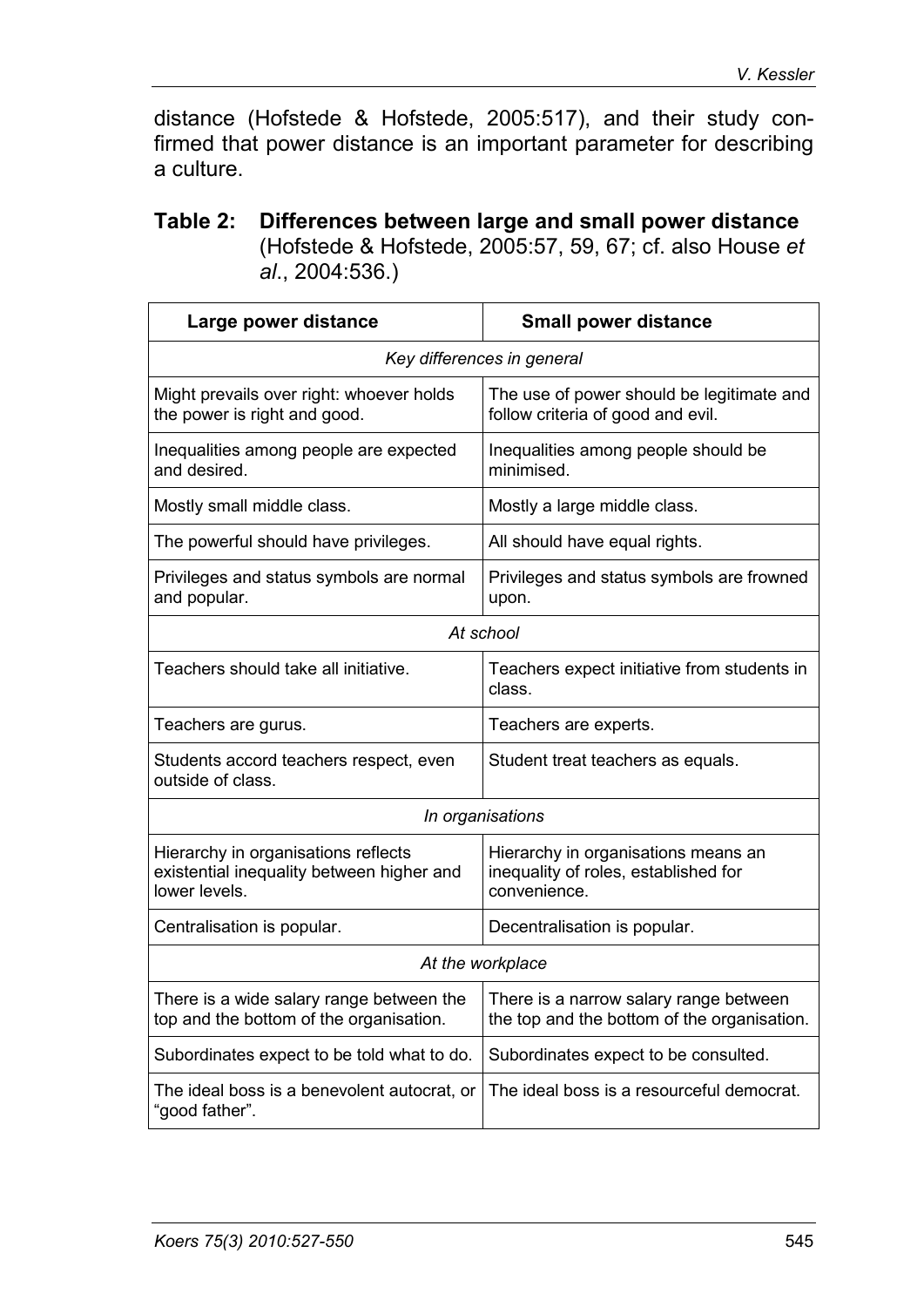(Hofstede & Hofstede, 2005:57, 59, 67; cf. also House *et al*., 2004: 536.)

According to Hofstede and Hofstede (2005:82-85), there is a strong correlation between collectivism and power distance. Almost all collectivist countries such as Asia, Latin America and black Africa, score high on power distance. Most of the individualistic countries score low on power distance. They are from the Anglo-Saxon world (UK, USA, Canada, Australia, white population in South Africa), Scandinavia, and the Germanic countries (Germany, Switzerland, Austria, the Netherlands). Latin Europe is indeed different. They combine high individualism with mid-range power distance. Top managers in France may blatantly declare: "I have power", whereas German top managers may describe their position as "having opportunities to do something".

The GLOBE study (House *et al*., 2004:518) identified four main phenomena influencing the power distance index of a culture. It argued that "a society's predominant belief system and its religion or philosophy will have the most profound and enduring influence on power distance" (House *et al*., 2004:526), and exemplified as follows:

In the GLOBE dataset, Nordic Europe, Germanic Europe, and Anglo clusters score low on societal power distance practices, but have comparatively stronger scores on participative leadership. These three clusters share protestant reformation as a major influence. The reformed clusters profess the direct relationship of God and humans without the mediation of the church or the clerics, and thus nurtured a vision of humans as responsible persons. (House *et al.*, 2004:554.)

This statement is further supported by looking at the beginning of the Reformation. That an unknown monk like Martin Luther would dare to stand up and to speak against the powerful Pope sets an example for small power distance. Although the word *protestantism* was coined after the special protest at the Reichstag zu Speyer in 1529, it also describes something inherent in the Protestant movement where people often protested against the authorities, which finally led to the fragmentation of the Protestant movement.

Our conclusion is that our understanding of power, authority and submission, and our judgement of whether a particular use of power is good or bad is first and foremost shaped by the culture in which we grew up.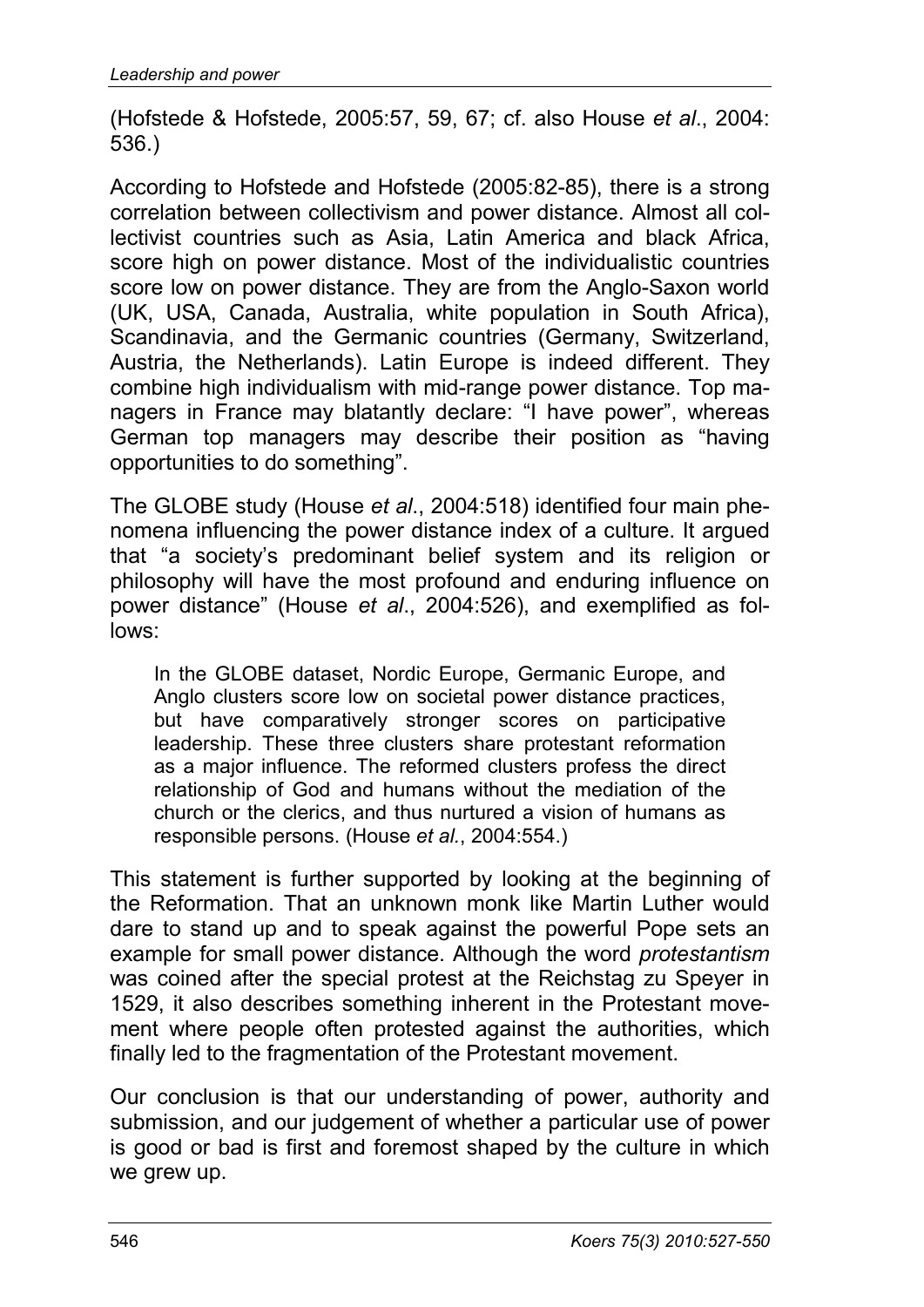We should be aware of this dependency. Often authors who claim to be describing "*the* biblical leadership" end up describing what they consider to be good leadership from their cultural perspective. There is always the danger of focusing on those Bible verses that support one's own view on leadership culture and ignoring other Bible verses.

One might ask whether there is an ideal power distance index in line with Christian ethics. On the one hand, the Bible teaches us to respect authorities. On the other hand, it clearly condemns might prevailing over right (Lev. 19:15; Micah 3:9; etc.). Since the Bible's focus is on the ethics of power and not very much on the organisational structuring of power,**14** we cannot derive a specific ideal number for a "Christian" power distance index. A serving leader simply has to take into account the power distance of the people or staff whom he/she is serving. In a country where people maintain a large power distance, they expect directive leading and might be confused by a western-oriented participative leadership style. The staff might even draw the conclusion that the leader is incompetent, because he/she does not tell them what to do. On the other hand, if a leader comes from a high power distance culture to a country with a low power distance without changing his/her leadership style, the staff might easily allege an abuse of power.

How do we know whether we exercise our power adequately? The first problem is our blind spot. We do not see our own deficiencies as leaders. It can easily happen that we preach and teach about servant leadership in the full conviction that this is exactly the way we lead – whereas our immediate environment might judge our actual exercise of power very differently. The second problem is that subordinates often do not dare to speak openly. In cultures with a high power distance an open criticism of a leader might even be regarded as inappropriate behaviour. The Dutch leadership expert Kets de Vries (2004:71) suggests that each leader needs a "licensed fool" in his/her environment, a person who dares to tell the truth, who holds up a mirror, even if it hurts. The danger of relying on one's own self-image is already demonstrated by the Old Testament

<sup>14</sup> Some biblical advice on organisational structuring of power is found in the separation between kingly and priestly power in the Old Testament. The Israel king was not allowed to perform priestly sacrifices whereas in the surrounding countries the king was often the high priest or even a god himself. Separation of power is a method of preventing the abuse of power.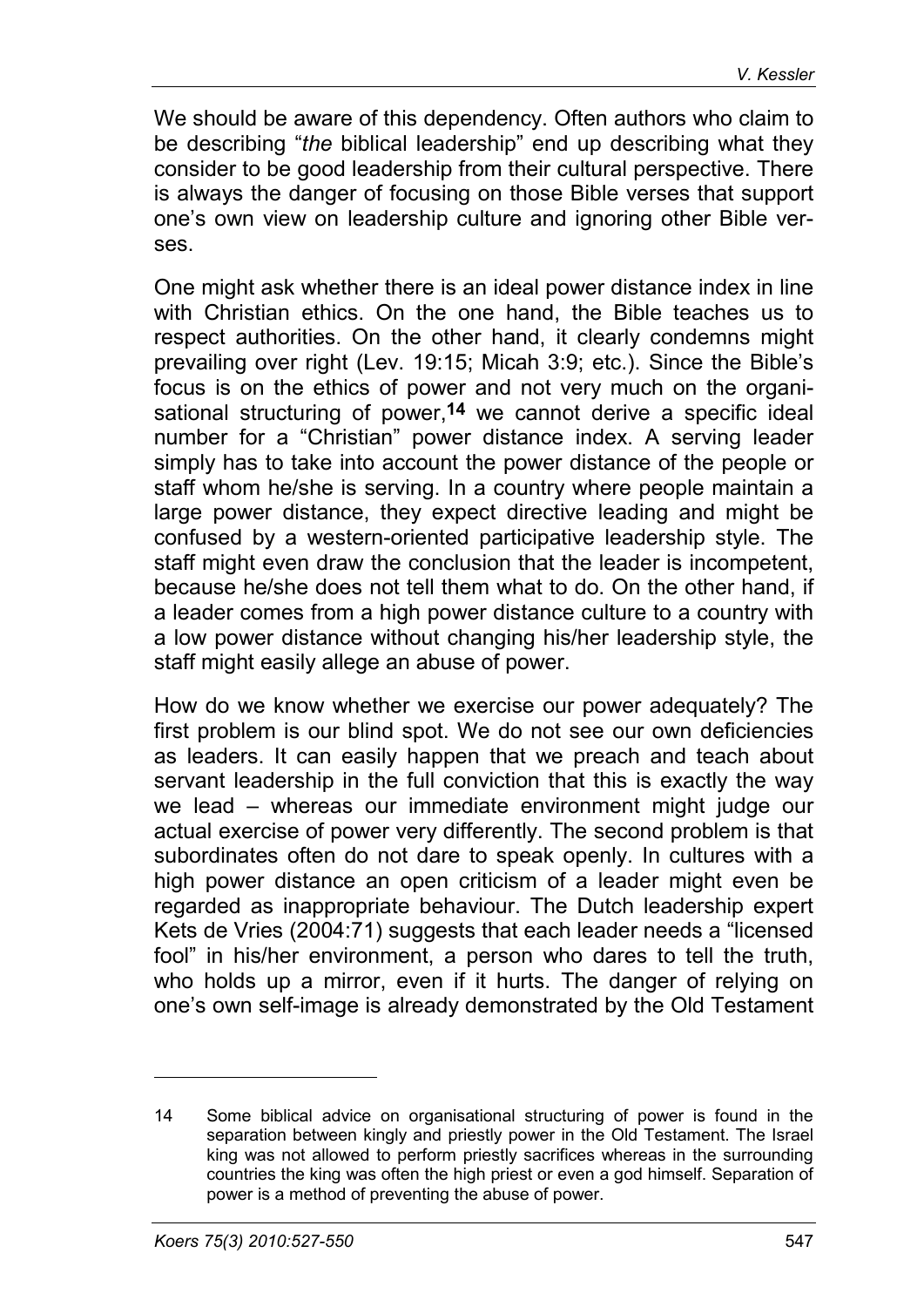proverb "A fool's conduct is right in his own eyes; to listen to advice shows wisdom" (Prov. 12:15).

# 6. Conclusion

This article has introduced us to various facets of power in the context of Christian leadership. I trust that it has become clear why it is worthwhile to listen to the views emerging from within different disciplines and to bring together various insights on power. Especially in the context of leadership, it is important to overcome a mono-cultural view, because in most cases leaders influence people from different cultures.

By way of a conclusion ethical guidelines for Christian leaders that arise from the previous sections are provided below.

### Ethical guidelines for exercising power as a Christian leader

- Say *Yes* to power. Power is a gift from God.
- Remember that every power is on loan from God and we are accountable to Him.
- Exercise your leadership as a responsible service: serving God, serving the organisation, and serving the people outside and inside of the organisation.
- Use your power for good or to prevent bad. But never strive for power as an end in itself.
- Which power base are you willing and able to use (depending on your context and your personality)? Each power base may be used appropriately or abused.
- Respect the culture of the people you lead and especially their perception of power. Where does biblical ethics demand a transformation of the culture (e.g. if might prevails over right)?
- Be open to criticism of your use of power. Ask mature persons for feedback on your leadership style.

### **List of references**

CAMIC, C., GORSKI, P.S. & TRUBEK, D.M. 2005. Max Weber's "Economy and society": a critical companion. Stanford: Stanford University Press.

COVEY, S.M.R., MERRILL, R.R. & COVEY, S.R. 2006. The speed of trust: the one thing that changes everything. New York: Free Press.

DAHL, R. 1957. The concept of power. *Behavioral science*, 2:201-215.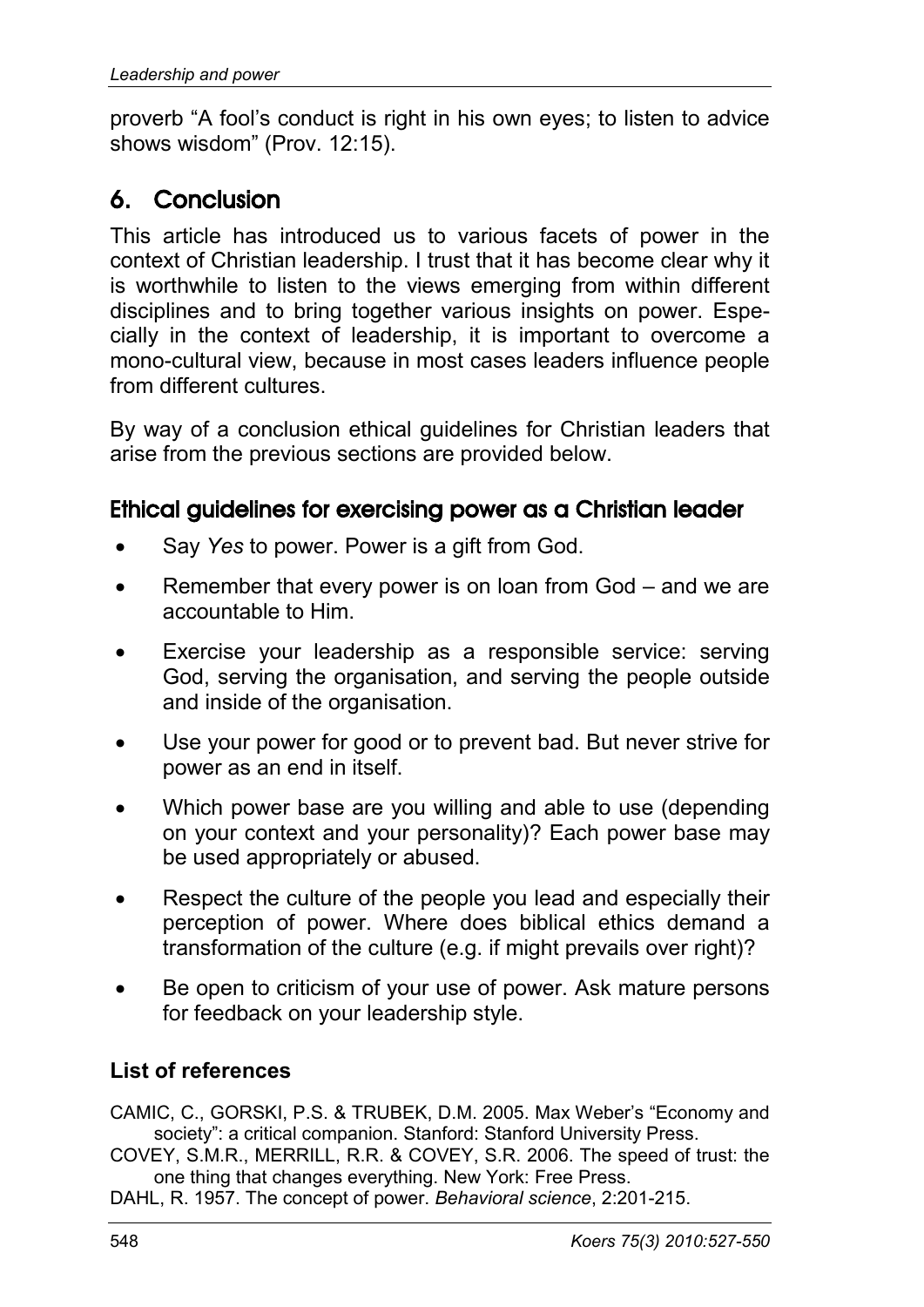DOWDING, K. 1996. Power. Buckingham: Open University Press.

FRENCH, J.R.P. & RAVEN, B. 1960. The bases of social power. (*In* Cartwright, D. & Zander, A., *eds*. Group dynamics. 3rd ed. New York: Harper & Row. p. 259-269.)

GREENLEAF, R. 1977. Servant leadership: a journey into the nature of legitimate power and greatness. New York: Paulist Press.

GREENLEAF, R. 1998. The power of servant leadership: essays by R.K. Greenleaf. Ed. by L.C. Spears. San Francisco: Berret-Kohler.

GUARDINI, R. 1998. The end of the modern world. Wilmington: ISI Books.

HABERMAS, J. 2006. Hannah Arendts Begriff der Macht (1976). (*In* Habermas, J., *Red*. Politik, Kunst, Religion. Stuttgart: Reclam. S. 103-126.)

HENTZE, J., KAMMEL, A. & LINDERT, K. 1997. Personalführungslehre. 3. Aufl. Bern: Haupt.

HOFSTEDE, G. & HOFSTEDE, G.J. 2005. Cultures and organizations: software of the mind. 2nd ed. New York: McGraw-Hill.

HOUSE, R., HANGES, P.J., JAVIDAN, M., DORFMAN, P.W. & GUPTA, V. 2004. Culture, leadership, and organisations: the GLOBE study of 62 societies. Thousand Oaks: Sage.

JACOB, B. 2000. Das erste Buch der Tora: Genesis. Stuttgart: Calwer.

KESSLER, M. & KESSLER, V. 2004. Die Machtfalle: Machtmenschen in der Gemeinde. 3. erw. Aufl. Gießen: Brunnen.

KESSLER, V. 2004. Ein Dialog zwischen Managementlehre und alttestamentlicher Theologie: McGregors Theorien X und Y zur Führung im Lichte alttestamentlicher Anthropologie. Pretoria: University of South Africa. (D.Th. thesis.)

KETS DE VRIES, M.F.R. 2004. Chefs auf die Couch. *Harvard business manager Deutschland*, 2004:62-73, Apr.

KIECHLE, S. 2005. Macht ausüben: Ignatianische Impulse. Würzburg: Echter.

KRETZSCHMAR, L. 2002. Authentic Christian leadership and spiritual formation in Africa. *Journal of theology of Southern Africa*, 113:41-60.

LUHMANN, N. 1969. Klassische Theorie der Macht. *Zeitschrift für Politik*, 16(2):149-170.

LUKES, S., *ed*. 1986. Power. Oxford: Blackwell.

NEUBERGER, O. 2002. Führen und führen lassen. 6. Aufl. Stuttgart: Lucius & Lucius.

PIETERSEN, E. 2009. Leadership, power and influence. (*In* Van Zyl, E., *ed*. Leadership in the African context. Cape Town: Juta. p. 195-221.)

POPITZ, H. 2004. Phänomene der Macht. Tübingen: Mohr Siebeck.

RAVEN, B.H. 1965. Social influence and power. (*In* Steiner, I.D. & Fishbein, M., *eds*. Current studies in social psychology. New York: Holt. p. 371-382.)

RAVEN, B.H. & KRUGLANSKI, A.W. 1970. Conflict and power. (*In* Swingle, P.G., *ed*. The structure of conflict. New York: Academic Press. p. 69-109.)

RUSSELL, B. 1957. Why I am not a Christian. London: Allen & Unwin.

RUSSELL, B. 2004. Power. London: Routledge Classics.

SCHEFFZYK, L., *Hrs*. 1969. Der Mensch als Bild Gottes. Darmstadt: Wissenschaftliche Buchgesellschaft.

SCHROER, S. & STAUBLI, T. 2005. Die Körpersymbolik der Bibel. Gütersloh: Gütersloher Verlagshaus.

STRYDOM, J.G. & WESSELS, W. 2000. Prophetic perspectives on power and social justice. Pretoria: Biblia Publishers.